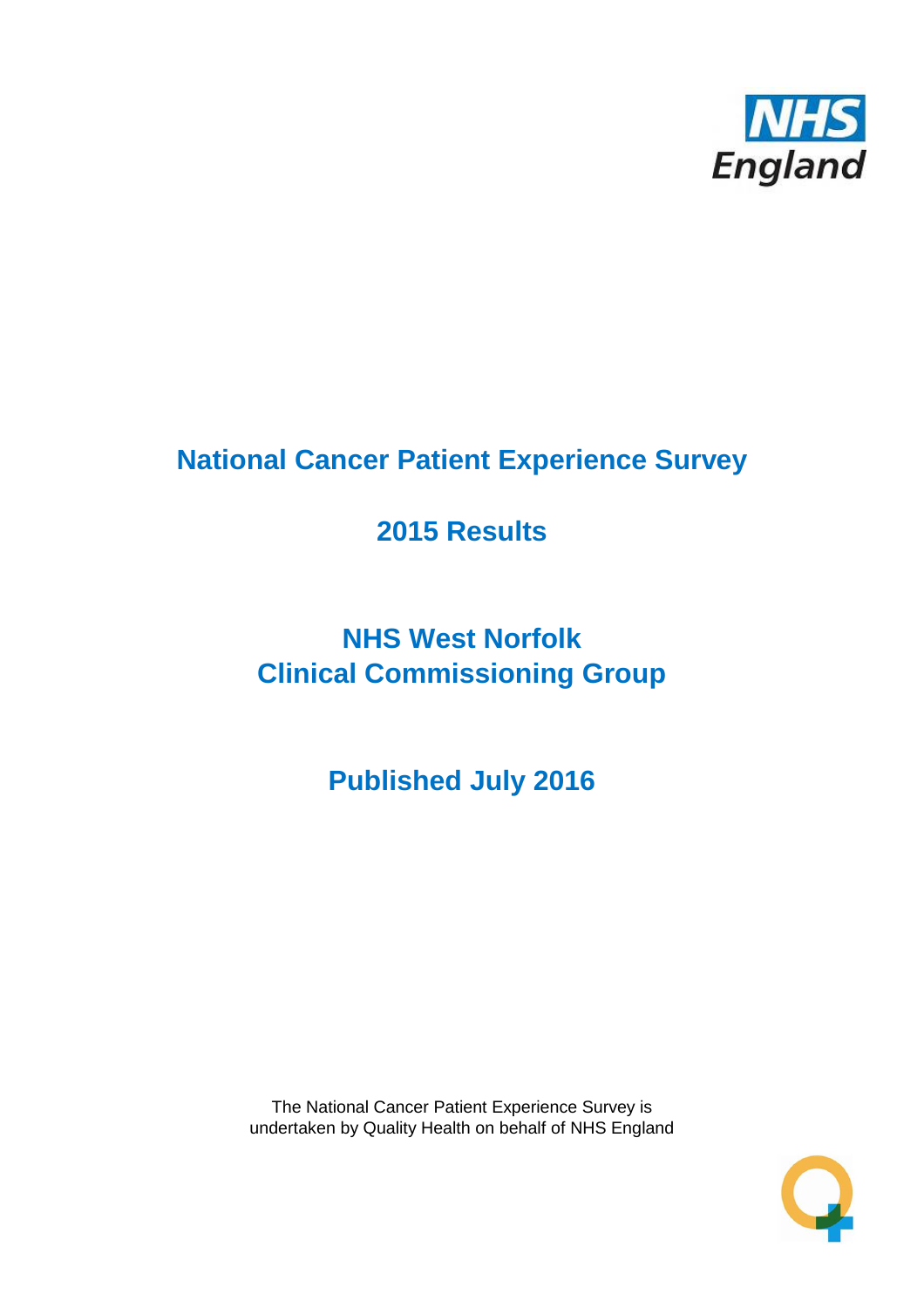#### **Introduction**

The National Cancer Patient Experience Survey 2015 is the fifth iteration of the survey first undertaken in 2010. It has been designed to monitor national progress on cancer care; to provide information to drive local quality improvements; to assist commissioners and providers of cancer care; and to inform the work of the various charities and stakeholder groups supporting cancer patients.

The survey was overseen by a national Cancer Patient Experience Advisory Group. This Advisory Group set the principles and objectives of the survey programme and guided questionnaire development.

The survey was commissioned and managed by NHS England. The survey provider, Quality Health, is responsible for designing, running and analysing the survey.

Full national results and other reports are available at www.ncpes.co.uk

Further details on the survey methodology and changes to the 2015 survey can be found in the Annex. Note that a number of significant changes were made to the 2015 survey so caution should be taken in directly comparing data from the 2015 survey to the findings of the previous CPES surveys. No comparisons with previous surveys are presented in this report.

#### **This report**

The report shows how this CCG scored for each question in the survey, compared with national results. It is aimed at helping individual CCGs to understand their performance and identify areas for local improvement.

Note that responses for questions with 1-20 respondents have been suppressed. This is to protect patient confidentiality and because uncertainty around the result is too great.

#### **Data tables**

The data tables presented in this report show the following for each question:

- **Column 1** shows the number of respondents to this question
- **Column 2** shows the unadjusted 2015 score for this CCG
- **Column 3** shows the case-mix adjusted 2015 score for this CCG
- **Column 4** shows the lower limit of the expected range of scores for this CCG (the top of the pale blue section on the Comparability chart - see below)
- **Column 5** shows the upper limit of the expected range of scores for this CCG (the bottom of the dark blue section on the Comparability chart - see below)
- **Column 6** shows the National Average score for this question.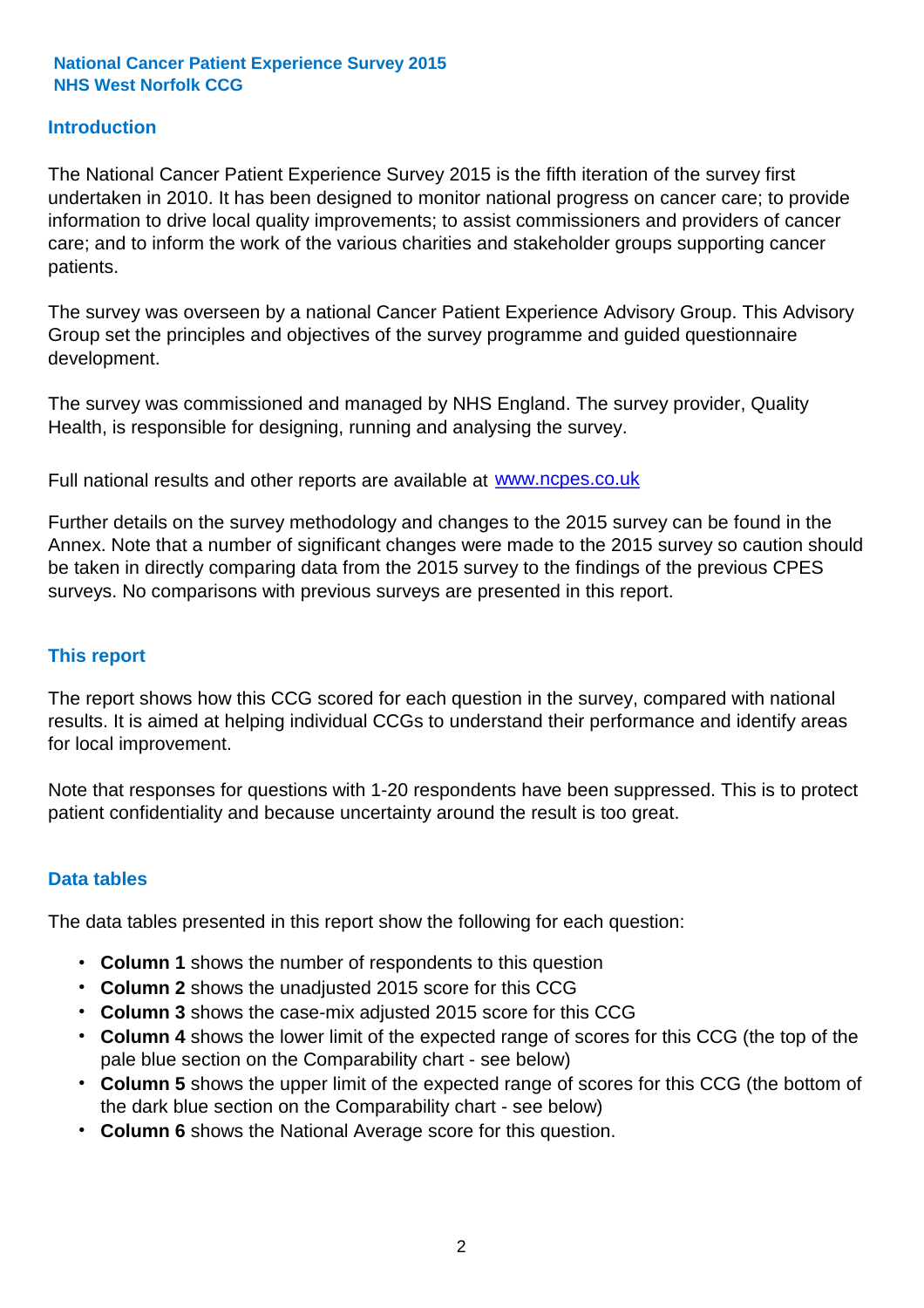Results for individual response options are presented in the detailed data tables **WWW.ncpes.co.uk** Confidence Intervals for unadjusted and case-mix adjusted data are provided in these tables.

Expected ranges and 95% Confidence Intervals highlight the uncertainty around the results. The size of the expected ranges and confidence intervals will be different for each question, and depends on the number of respondents and the range of their responses.

For further details on case-mix adjustment and the scoring methodology used, please refer to the Annex.

#### **Comparability charts**

For the 2015 survey, we have adopted the CQC standard for reporting comparative performance, based on calculation of "expected ranges". This means that CCGs will be flagged as outliers only if there is statistical evidence that their scores deviate (positively or negatively) from the range of scores that would be expected for CCGs of the same size.

The Comparability charts in this report show a bar with these expected ranges (in grey), higher than expected (in dark blue), and lower than expected (in pale blue). A black dot represents the actual score of this CCG.

The same colour convention has been used in Column 3 of the Data tables.

For further details on expected ranges, please refer to the technical document at **www.ncpes.co.uk** 

#### **Tumour group tables**

The final set of tables in this report show the scores for each question for each of the 13 tumour groups, with a comparative national score for that tumour group.

These breakdowns are intended as additional information for CCGs to understand the differences between the experiences of patients with different types of cancer. The numbers are generally relatively small and may not be statistically significant. They should therefore be treated with some caution.

#### **Notes on specific questions**

Question 5 in the survey has not been scored. However, the unscored data is useful and has been published alongside the other results in this report. This question asked respondents to "tick all that apply". The results show all of the responses given including where respondents chose two or more options.

Questions used to direct respondents to different parts of the survey (questions 4, 17, 24, 27, 40, 43, 46) and other demographic and information questions are not reported.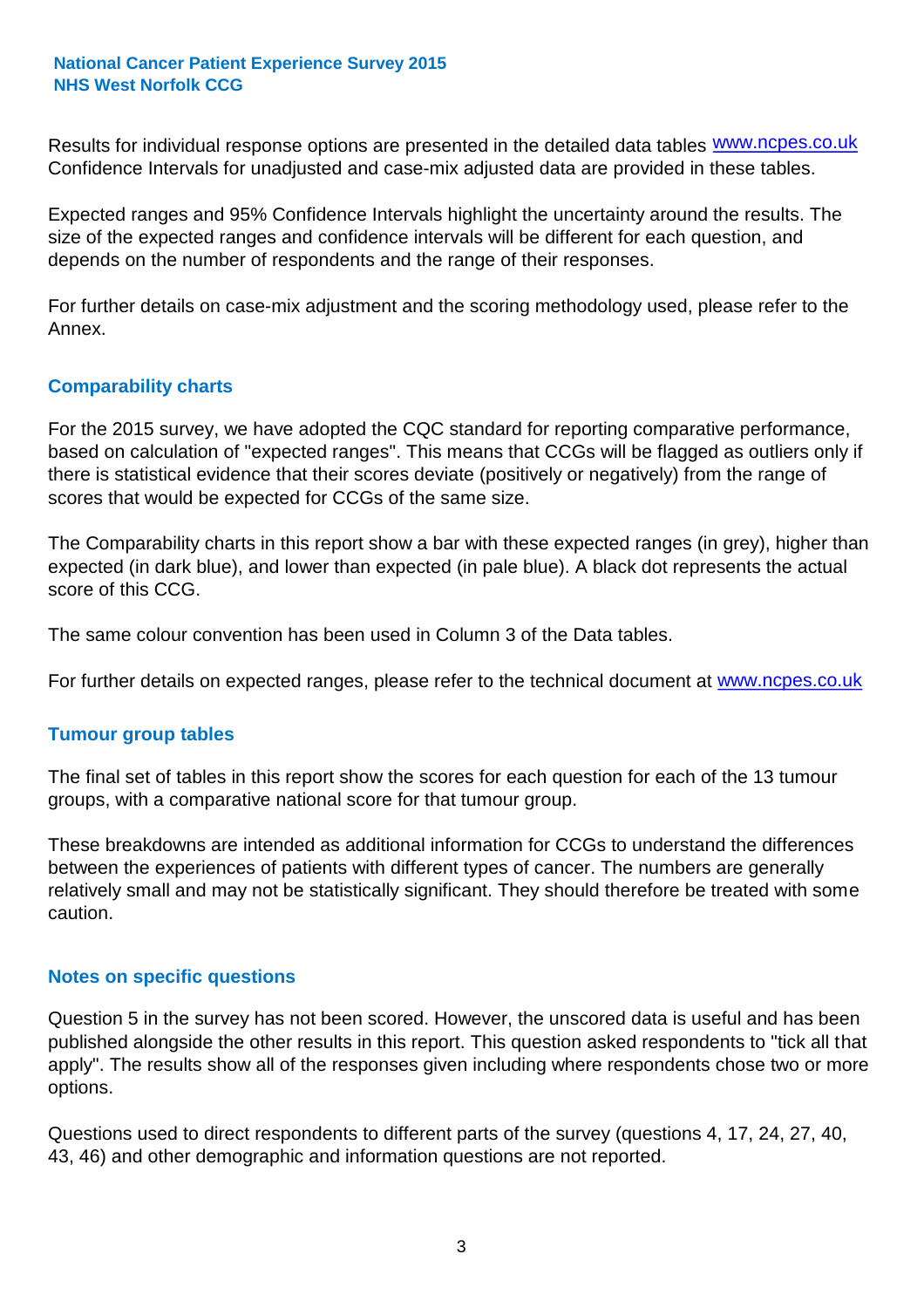#### **How to use the data**

Unadjusted data should be used to see the actual responses from patients relating to the CCG.

Case-mix adjusted data, together with expected ranges, should be used to understand whether the results are significantly higher or lower than national results.

Case-mix adjusted data, together with (case-mix adjusted) Confidence Intervals (presented in the detailed data tables **www.ncpes.co.uk**), should be used to understand whether the results are significantly higher or lower than the results for another CCG.

#### **Response rates**

Numbers of respondents by tumour group, age and gender can be found in the Annex.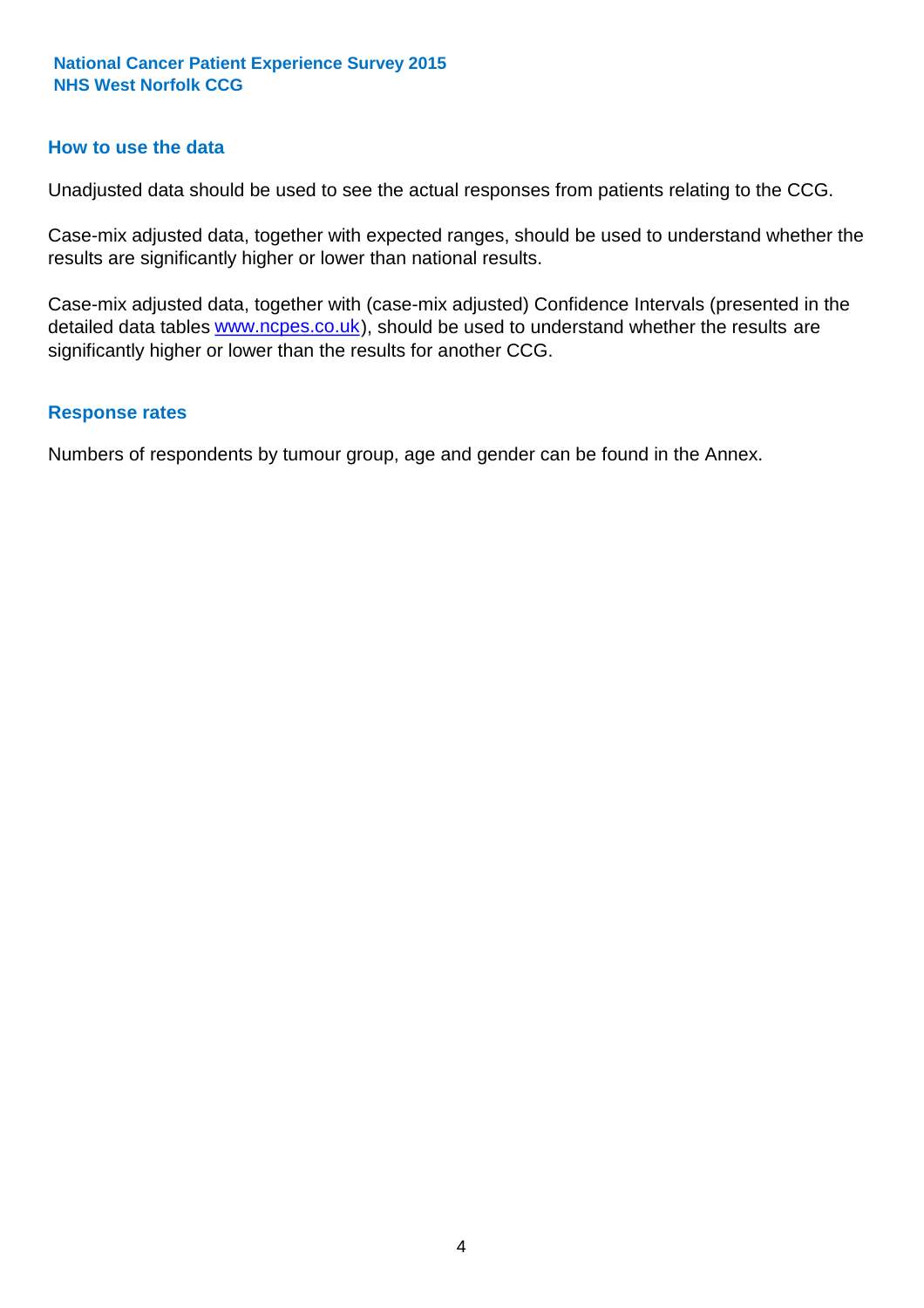#### **Executive Summary**

average rating of 8.7. Asked to rate their care on a scale of zero (very poor) to 10 (very good), respondents gave an

The following questions are included in phase 1 of the Cancer Dashboard developed by Public Health England and NHS England\*:

- **84%** of respondents said that they were definitely involved as much as they wanted to be in decisions about their care and treatment
- **88%** of respondents said that they were given the name of a Clinical Nurse Specialist who would support them through their treatment
- when asked how easy or difficult it had been to contact their Clinical Nurse Specialist 87% of respondents said that it had been 'quite easy' or 'very easy'
- **87%** of respondents said that, overall, they were always treated with dignity and respect they were in hospital
- **93%** of respondents said that hospital staff told them who to contact if they were worried about their condition or treatment after they left hospital
- **70%** of respondents said that they thought the GPs and nurses at their general practice definitely did everything they could to support them while they were having cancer treatment.

Detailed results for these and other questions are set out in the sections that follow.

#### \* www.cancerdata.nhs.uk/dashboard

The questions were selected in discussion with the national Cancer Patient Experience Advisory Group and reflect four key patient experience domains: provision of information; involvement in decisions; care transition; interpersonal relations, respect and dignity. The figures presented above are all case-mix adjusted.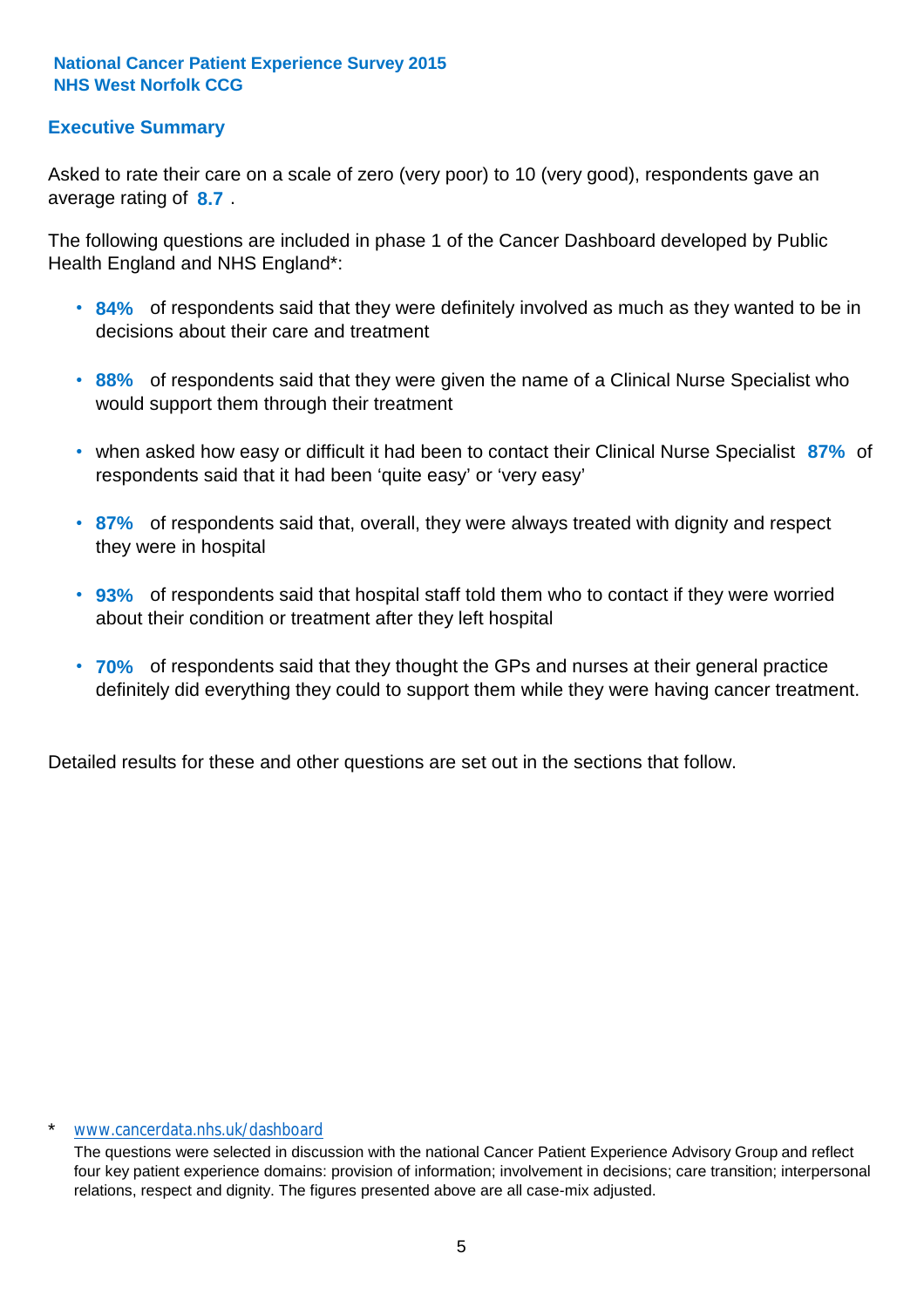# **Questions which scored outside expected range**

|          |                                                                                         |                                               |                                      | 2015 Case-mix Adjusted              |                                     |                              |
|----------|-----------------------------------------------------------------------------------------|-----------------------------------------------|--------------------------------------|-------------------------------------|-------------------------------------|------------------------------|
| Question |                                                                                         | for this<br>respondents<br>Number of<br>Trust | Percentage for<br>this Trust<br>2015 | Lower limit of<br>expected<br>range | Upper limit of<br>expected<br>range | Average<br>National<br>Score |
|          | <b>Diagnostic tests</b>                                                                 |                                               |                                      |                                     |                                     |                              |
| Q7       | Given complete explanation of test results in understandable<br>way                     | 305                                           | 84%                                  | 74%                                 | 83%                                 | 79%                          |
|          | Deciding the best treatment for you                                                     |                                               |                                      |                                     |                                     |                              |
| Q14      | Patient given practical advice and support in dealing with side<br>effects of treatment | 330                                           | 76%                                  | 61%                                 | 71%                                 | 66%                          |
| Q16      | Patient definitely involved in decisions about care and treatment                       | 344                                           | 84%                                  | 73%                                 | 82%                                 | 78%                          |
|          | Hospital care as a day patient / outpatient                                             |                                               |                                      |                                     |                                     |                              |
| Q42      | Doctor had the right notes and other documentation with them                            | 315                                           | 98%                                  | 93%                                 | 98%                                 | 96%                          |
| Q45      | Patient given understandable information about whether<br>radiotherapy was working      | 60                                            | 75%                                  | 47%                                 | 72%                                 | 60%                          |
| Q48      | Patient given understandable information about whether<br>chemotherapy was working      | 145                                           | 77%                                  | 60%                                 | 75%                                 | 68%                          |
|          | Care from your general practice                                                         |                                               |                                      |                                     |                                     |                              |
| Q53      | Practice staff definitely did everything they could to support<br>patient               | 225                                           | 70%                                  | 56%                                 | 69%                                 | 63%                          |
|          | Your overall NHS care                                                                   |                                               |                                      |                                     |                                     |                              |
| Q56      | Overall the administration of the care was very good / good                             | 347                                           | 85%                                  | 86%                                 | 92%                                 | 89%                          |
| Q57      | Length of time for attending clinics and appointments was right                         | 343                                           | 73%                                  | 59%                                 | 73%                                 | 66%                          |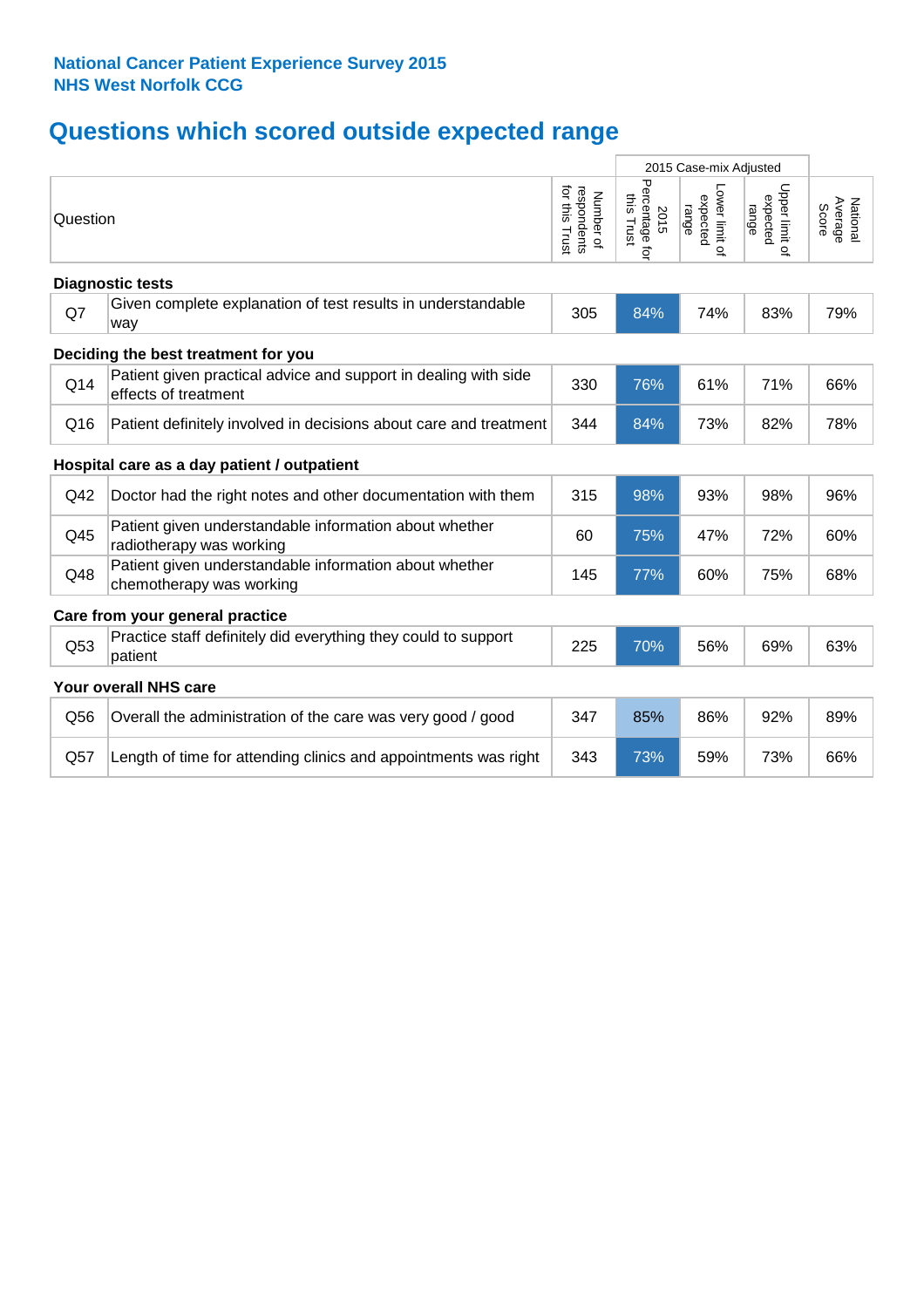### **CCG results**

#### **Seeing your GP**



|    |                                                                |                                         |                             |               | 2015 Case-mix Adjusted     |                            |                        |
|----|----------------------------------------------------------------|-----------------------------------------|-----------------------------|---------------|----------------------------|----------------------------|------------------------|
|    | Question                                                       | respondents<br>Number<br>$\overline{a}$ | 2015<br>Unadjusted<br>Score | 2015<br>Score | Expected<br>range<br>lower | Expected<br>range<br>nbber | National Average Score |
| Q1 | Saw GP once / twice before being told had to go to<br>hospital | 255                                     | 82%                         | 81%           | 71%                        | 81%                        | 76%                    |
| Q2 | Patient thought they were seen as soon as necessary            | 342                                     | 87%                         | 86%           | 78%                        | 86%                        | 82%                    |

|    |                                                                             |                                                 | No. |
|----|-----------------------------------------------------------------------------|-------------------------------------------------|-----|
| Q5 | Beforehand, did you have all the<br>information you needed about your test? | Yes                                             |     |
|    |                                                                             | No, I would have liked more written information |     |
|    |                                                                             | No, I would have liked more verbal information  |     |
|    |                                                                             | I did not need / want any information           |     |
|    |                                                                             | Don't know / can't remember                     |     |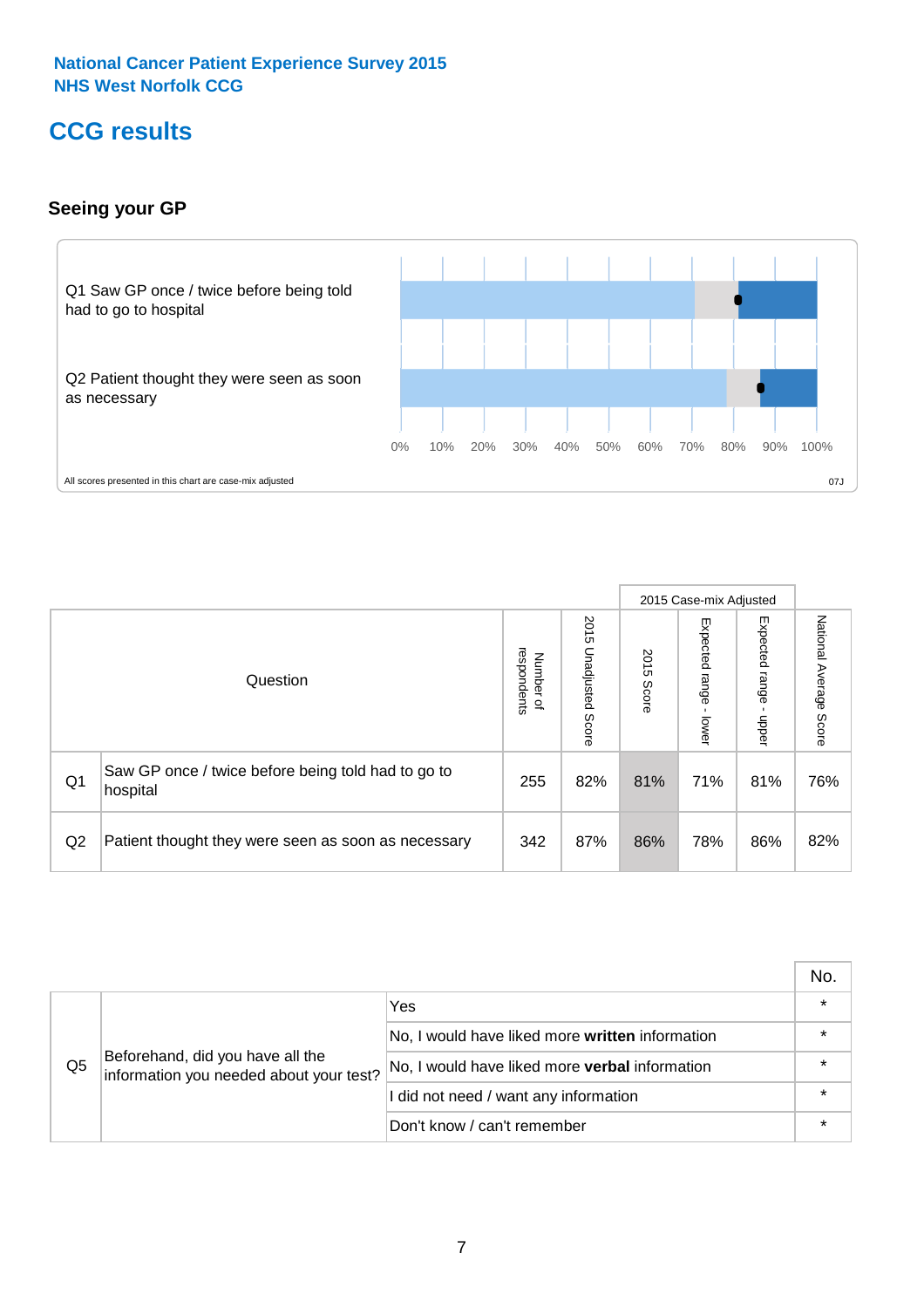#### **Diagnostic tests**



|                |                                                                       |                                       |                             |               | 2015 Case-mix Adjusted  |                         |                           |
|----------------|-----------------------------------------------------------------------|---------------------------------------|-----------------------------|---------------|-------------------------|-------------------------|---------------------------|
|                | Question                                                              | respondents<br>Number<br>$\mathbf{Q}$ | 2015<br>Unadjusted<br>Score | 2015<br>Score | Expected range<br>lower | Expected range<br>nbber | National Average<br>Score |
| Q <sub>6</sub> | The length of time waiting for the test to be done was<br>about right | 303                                   | 89%                         | 88%           | 83%                     | 90%                     | 87%                       |
| Q7             | Given complete explanation of test results in<br>understandable way   | 305                                   | 84%                         | 84%           | 74%                     | 83%                     | 79%                       |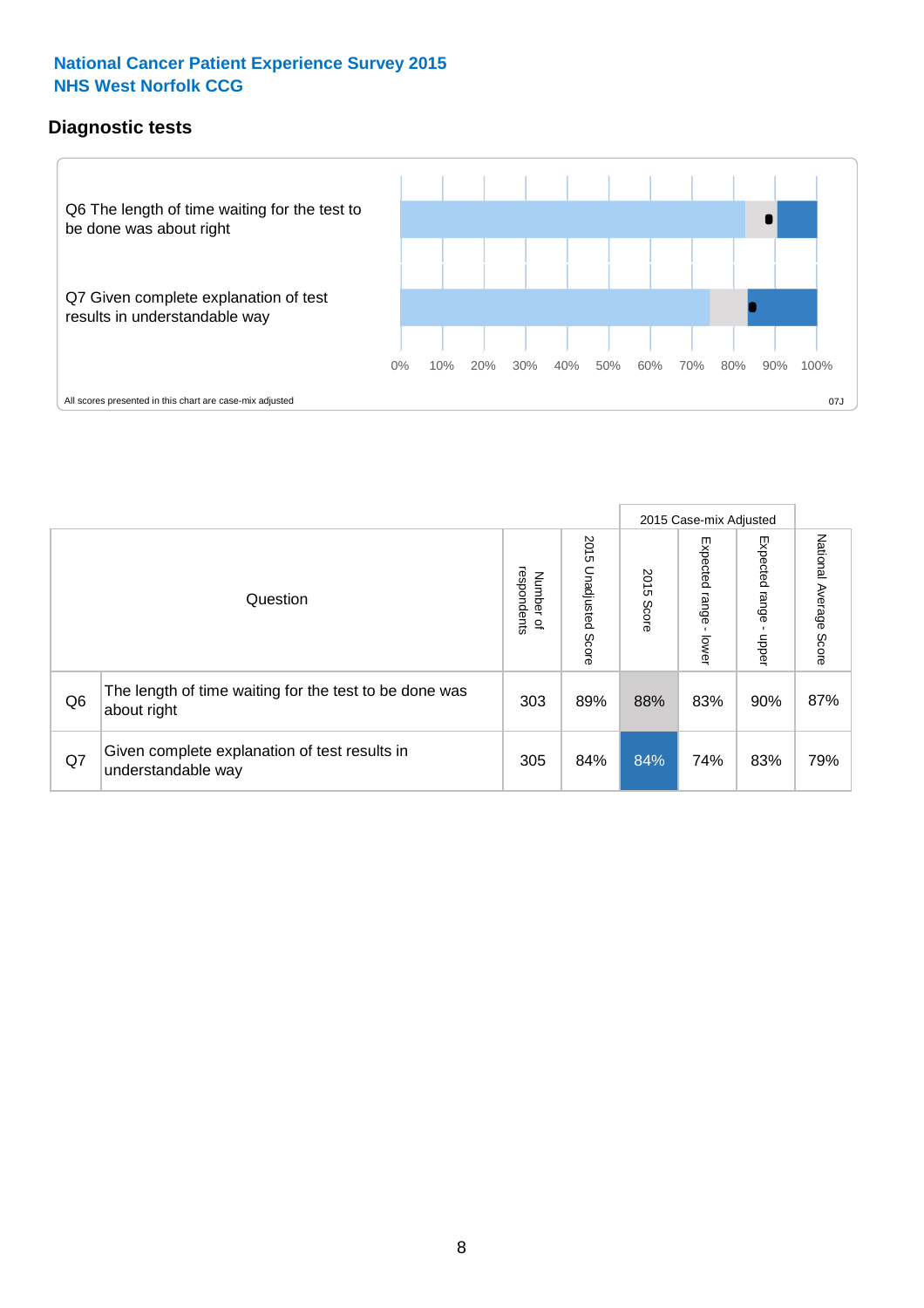#### **Finding out what was wrong with you**



|                |                                                                                            |                          |                             |               | 2015 Case-mix Adjusted                    |                           |                        |
|----------------|--------------------------------------------------------------------------------------------|--------------------------|-----------------------------|---------------|-------------------------------------------|---------------------------|------------------------|
|                | Question                                                                                   | respondents<br>Number of | 2015<br>Unadjusted<br>Score | 2015<br>Score | Expected range<br>$\blacksquare$<br>lower | Expected range<br>- nbber | National Average Score |
| Q8             | Patient told they could bring a family member or friend<br>when first told they had cancer | 278                      | 79%                         | 78%           | 74%                                       | 84%                       | 79%                    |
| Q <sub>9</sub> | Patient felt they were told sensitively that they had cancer                               | 353                      | 87%                         | 86%           | 80%                                       | 88%                       | 84%                    |
| Q10            | Patient completely understood the explanation of what<br>was wrong                         | 355                      | 77%                         | 76%           | 68%                                       | 78%                       | 73%                    |
| Q11            | Patient given easy to understand written information<br>about the type of cancer they had  | 312                      | 74%                         | 74%           | 67%                                       | 77%                       | 72%                    |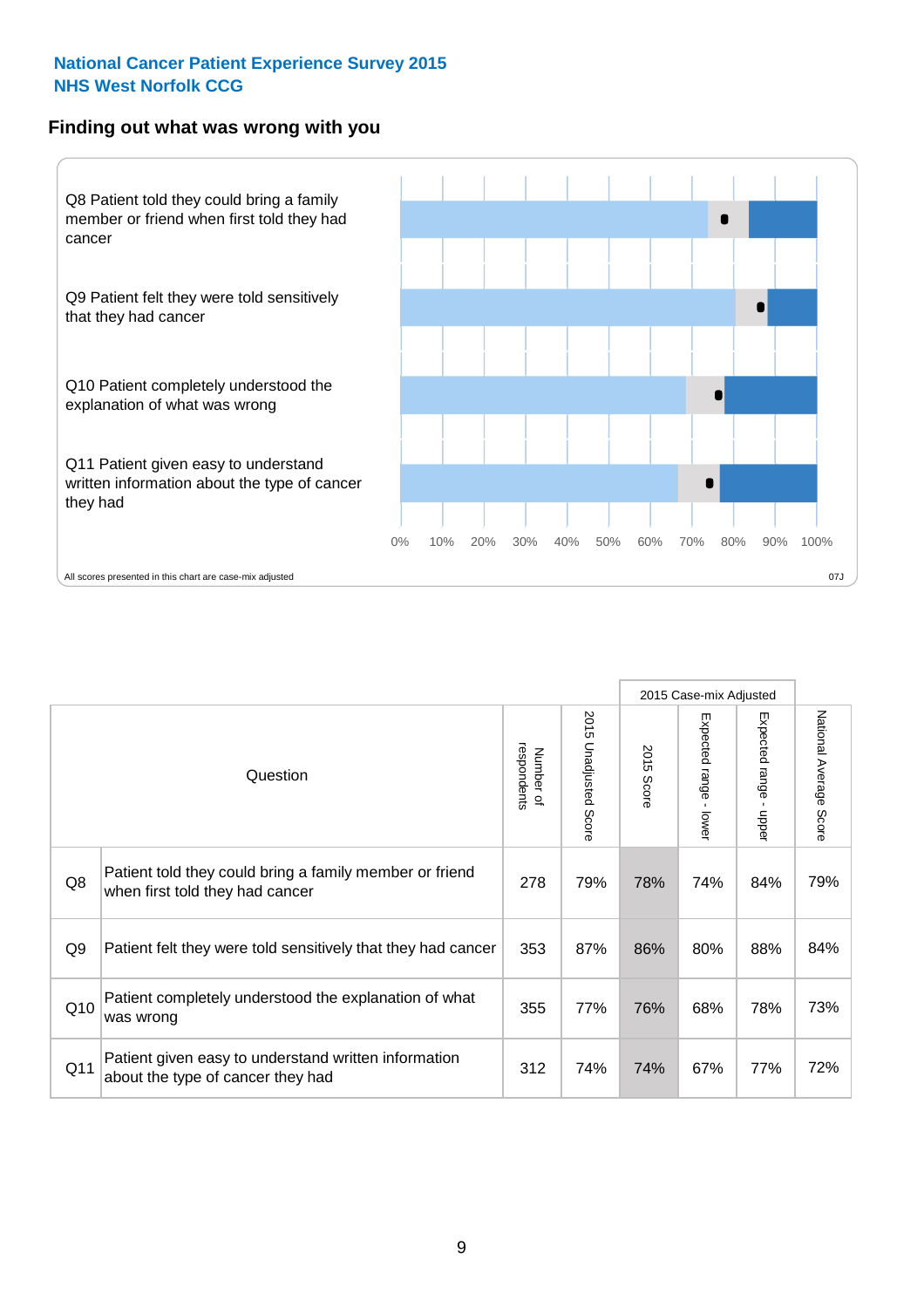#### **Finding out what was wrong with you**



|          |                                                                                         |                          |                       |               |                                           | 2015 Case-mix Adjusted    |                        |
|----------|-----------------------------------------------------------------------------------------|--------------------------|-----------------------|---------------|-------------------------------------------|---------------------------|------------------------|
| Question |                                                                                         | respondents<br>Number of | 2015 Unadjusted Score | 2015<br>Score | Expected range<br>$\blacksquare$<br>lower | Expected range<br>- nbber | National Average Score |
| Q12      | Patient felt that treatment options were completely<br>explained                        | 302                      | 84%                   | 84%           | 78%                                       | 87%                       | 83%                    |
| Q13      | Possible side effects explained in an understandable way                                | 332                      | 74%                   | 75%           | 68%                                       | 78%                       | 73%                    |
| Q14      | Patient given practical advice and support in dealing with<br>side effects of treatment | 330                      | 76%                   | 76%           | 61%                                       | 71%                       | 66%                    |
| Q15      | Patient definitely told about side effects that could affect<br>them in the future      | 304                      | 60%                   | 60%           | 49%                                       | 60%                       | 54%                    |
| Q16      | Patient definitely involved in decisions about care and<br>treatment                    | 344                      | 84%                   | 84%           | 73%                                       | 82%                       | 78%                    |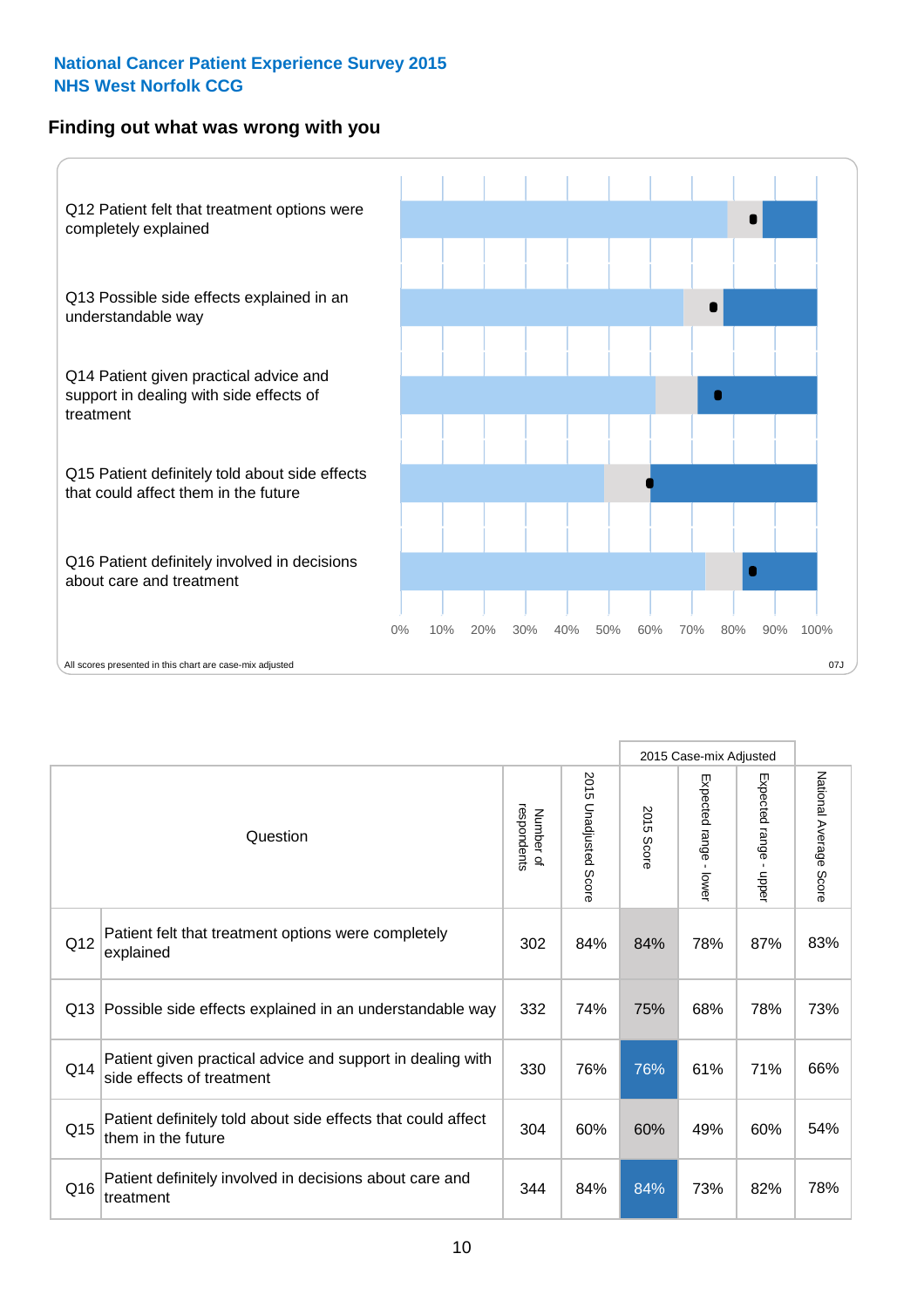#### **Clinical Nurse Specialist**



|     |                                                                                     |                          |                       |               | 2015 Case-mix Adjusted  |                         |                                  |
|-----|-------------------------------------------------------------------------------------|--------------------------|-----------------------|---------------|-------------------------|-------------------------|----------------------------------|
|     | Question                                                                            | respondents<br>Number of | 2015 Unadjusted Score | 2015<br>Score | Expected range<br>lower | Expected range<br>nbber | National Average<br><b>Score</b> |
| Q17 | Patient given the name of the CNS who would support<br>them through their treatment | 340                      | 87%                   | 88%           | 87%                     | 93%                     | 90%                              |
| Q18 | Patient found it easy to contact their CNS                                          | 253                      | 88%                   | 87%           | 82%                     | 91%                     | 87%                              |
| Q19 | Get understandable answers to important questions all or<br>most of the time        | 239                      | 88%                   | 88%           | 84%                     | 93%                     | 89%                              |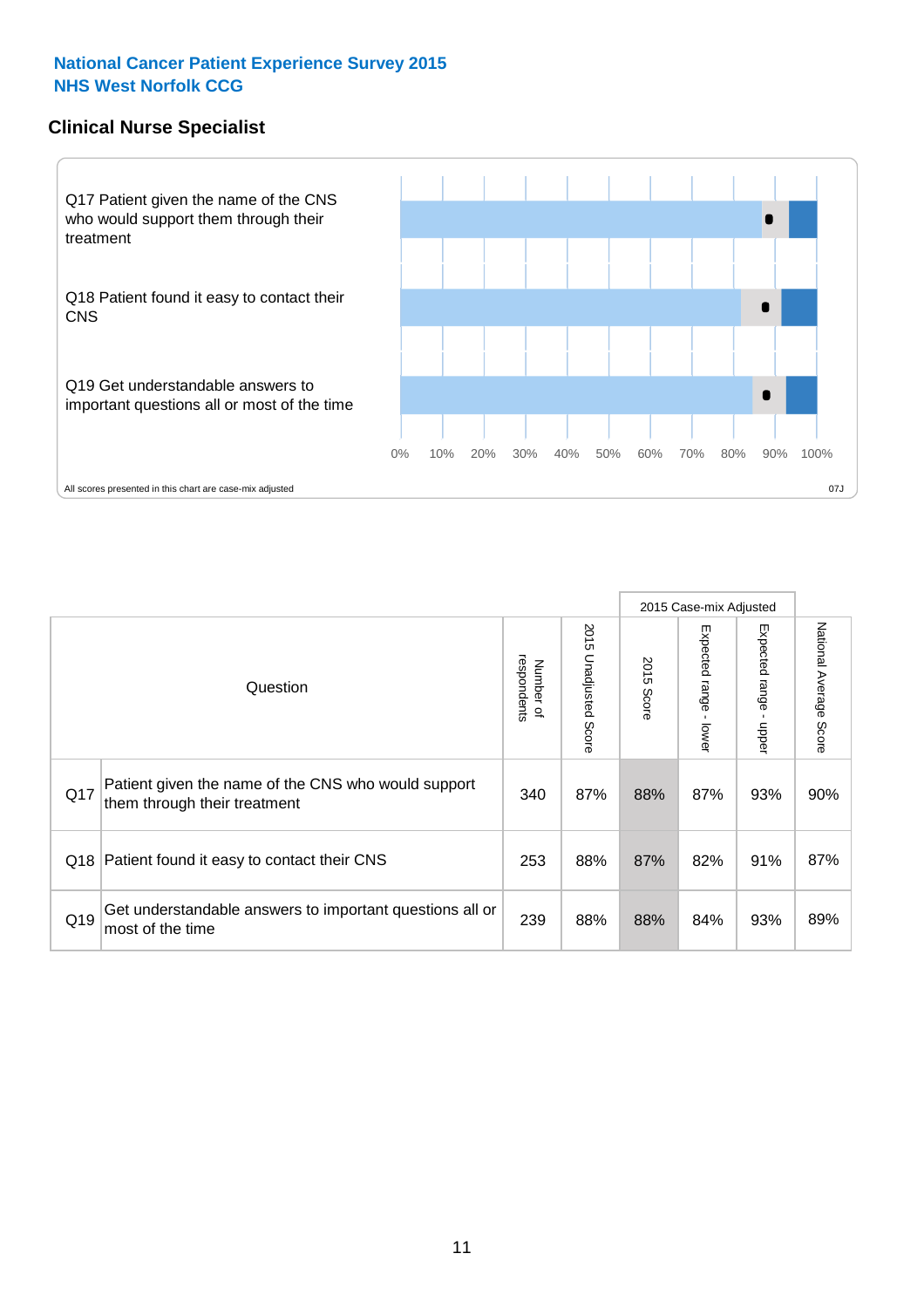#### **Support for people with cancer**



|                 |                                                                                            |                          |                             |                      | 2015 Case-mix Adjusted                  |                           |                        |
|-----------------|--------------------------------------------------------------------------------------------|--------------------------|-----------------------------|----------------------|-----------------------------------------|---------------------------|------------------------|
|                 | Question                                                                                   | respondents<br>Number of | 2015<br>Unadjusted<br>Score | 2015<br><b>Score</b> | Expected range<br>$\mathbf{r}$<br>lower | Expected range -<br>nbber | National Average Score |
| Q20             | Hospital staff gave information about support groups                                       | 246                      | 85%                         | 85%                  | 78%                                     | 88%                       | 83%                    |
| Q <sub>21</sub> | Hospital staff gave information about impact cancer could<br>have on day to day activities | 217                      | 81%                         | 81%                  | 75%                                     | 86%                       | 81%                    |
| Q22             | Hospital staff gave information on getting financial help                                  | 172                      | 60%                         | 61%                  | 47%                                     | 62%                       | 55%                    |
| Q <sub>23</sub> | Hospital staff told patient they could get free prescriptions                              | 125                      | 79%                         | 78%                  | 73%                                     | 87%                       | 80%                    |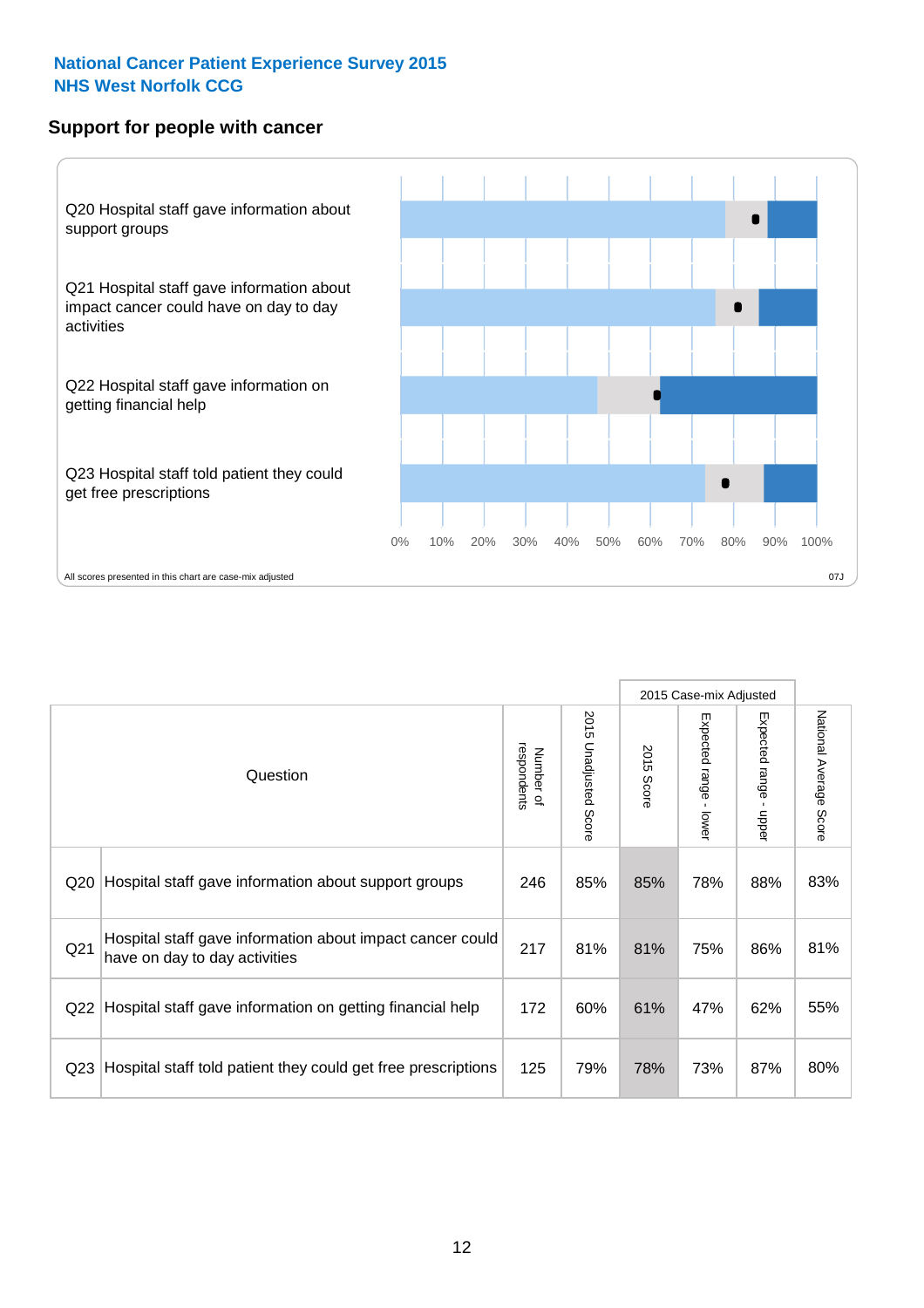#### **Operations**



|     |                                                                 |                                         |                             |                    | 2015 Case-mix Adjusted     |                            |                              |
|-----|-----------------------------------------------------------------|-----------------------------------------|-----------------------------|--------------------|----------------------------|----------------------------|------------------------------|
|     | Question                                                        | respondents<br>Number<br>$\overline{a}$ | 2015<br>Unadjusted<br>Score | 201<br>CΠ<br>Score | Expected<br>range<br>lower | Expected<br>range<br>doper | National<br>Average<br>Score |
| Q26 | Staff explained how operation had gone in<br>understandable way | 181                                     | 82%                         | 82%                | 71%                        | 84%                        | 78%                          |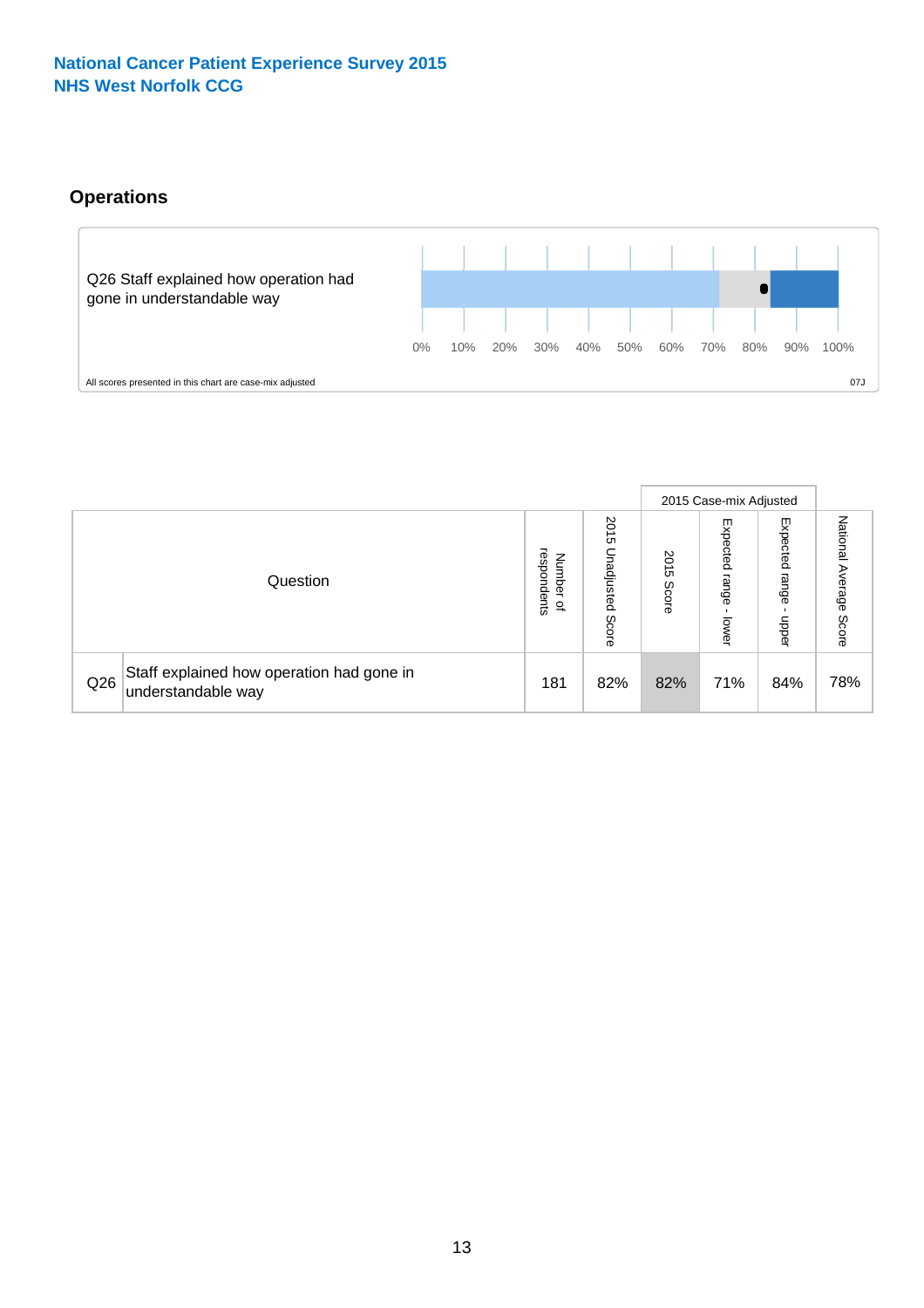#### **Hospital care as an inpatient (Part 1 of 3)**



All scores presented in this chart are case-mix adjusted  $07J$ 

|                 |                                                                                           |                          |                       |                      | 2015 Case-mix Adjusted                    |                                           |                        |
|-----------------|-------------------------------------------------------------------------------------------|--------------------------|-----------------------|----------------------|-------------------------------------------|-------------------------------------------|------------------------|
|                 | Question                                                                                  | respondents<br>Number of | 2015 Unadjusted Score | 2015<br><b>Score</b> | Expected range<br>$\blacksquare$<br>lower | Expected range<br>$\blacksquare$<br>nbber | National Average Score |
| Q28             | Groups of doctors or nurses did not talk in front of patient<br>as if they were not there | 199                      | 84%                   | 84%                  | 76%                                       | 87%                                       | 81%                    |
| Q29             | Patient had confidence and trust in all doctors treating<br>them                          | 199                      | 88%                   | 88%                  | 79%                                       | 89%                                       | 84%                    |
| Q30             | Patient's family or someone close definitely had<br>opportunity to talk to doctor         | 158                      | 76%                   | 76%                  | 65%                                       | 79%                                       | 72%                    |
| Q <sub>31</sub> | Patient had confidence and trust in all ward nurses                                       | 196                      | 70%                   | 68%                  | 66%                                       | 79%                                       | 72%                    |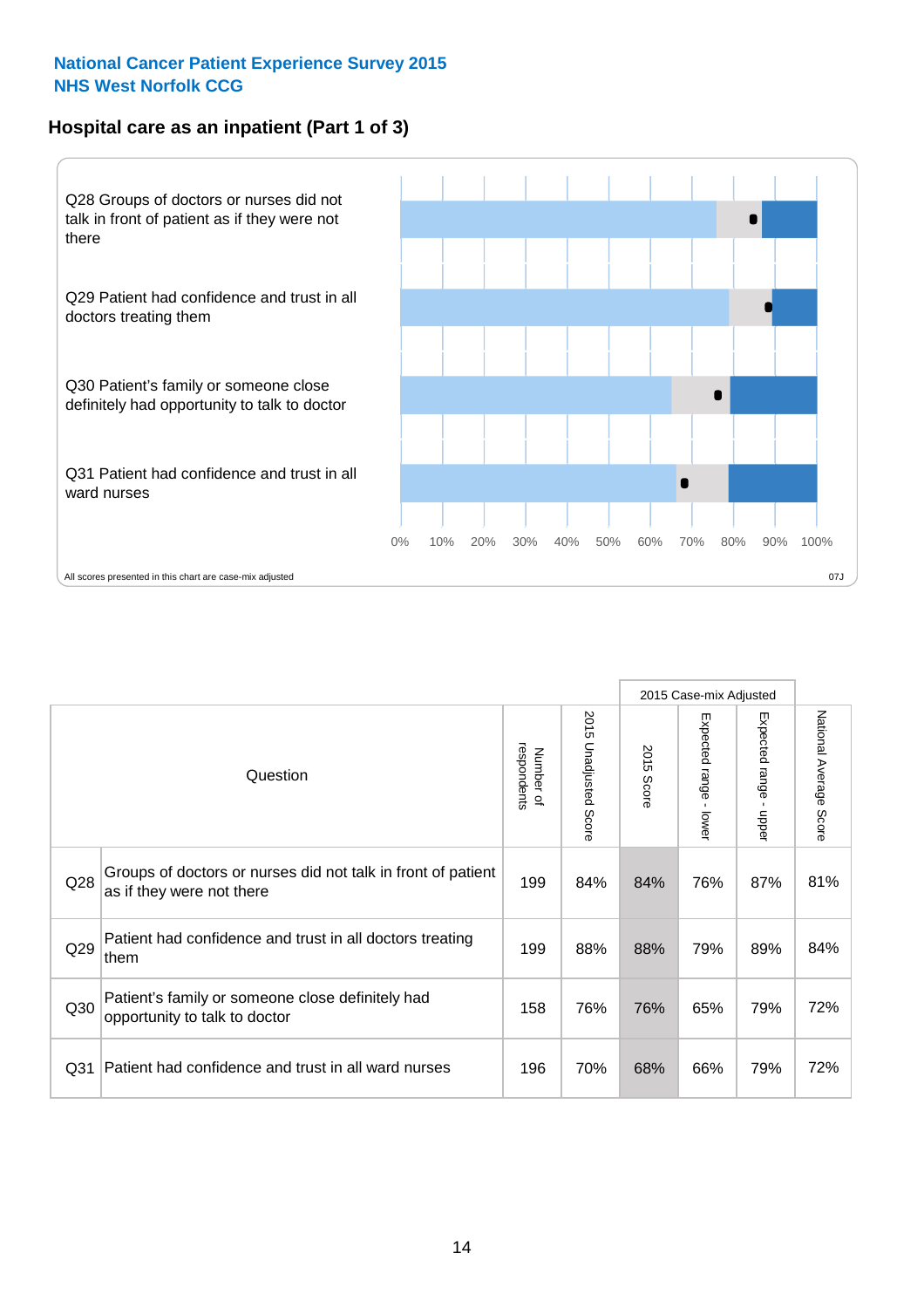#### **Hospital care as an inpatient (Part 2 of 3)**



2015 Case-mix Adjusted National Average Score 2015 Unadjusted Score Expected range - lower Expected range - upper 2015 Unadjusted Score Expected range - upper Expected range - lower Number of<br>respondents respondents 2015 Score 2015 Score Number of Question Q32 196 63% 61% 59% 73% Always / nearly always enough nurses on duty 66% Q33 196 74% 73% 57% 76% All staff asked patient what name they preferred to be called by 67% Always given enough privacy when discussing condition Q34 | critical particular critical princes in the discussing condition | 198 | 87% | 86% | 80% | 90% or treatment 85% Patient was able to discuss worries or fears with staff during visit during visit  $\frac{32\%}{129}$  and  $\frac{129}{54\%}$  53% 43% 60% 52% Q35 | discrete visit to discusse it also control of redictional case in the star that it also a set of the start that it also set of the start of the start of the start of the start of the start of the start of the start o

National Average Score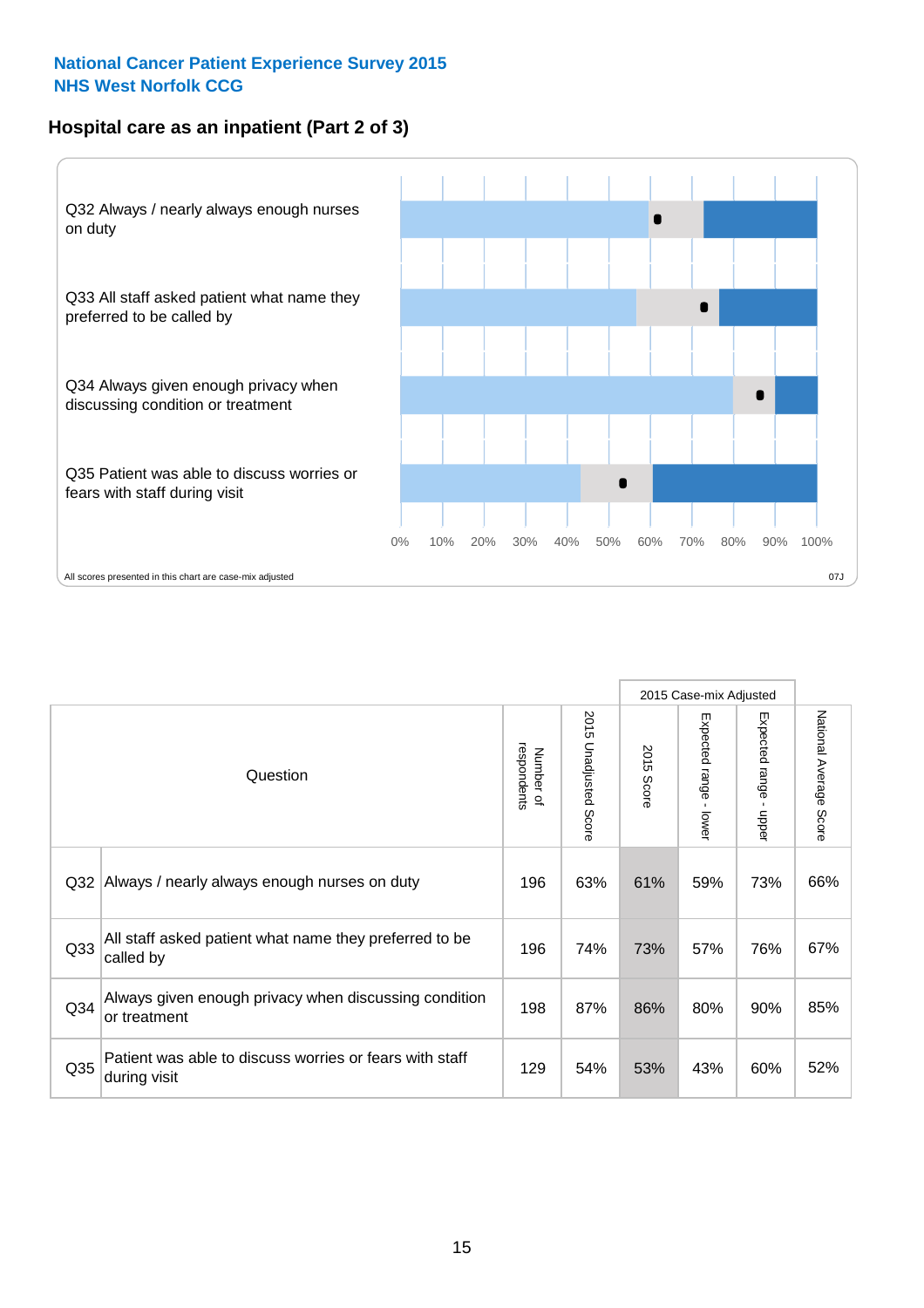#### **Hospital care as an inpatient (Part 3 of 3)**



|                 |                                                                                     |                          |                                 |               | 2015 Case-mix Adjusted                    |                           |                        |
|-----------------|-------------------------------------------------------------------------------------|--------------------------|---------------------------------|---------------|-------------------------------------------|---------------------------|------------------------|
|                 | Question                                                                            | Number of<br>respondents | 2015<br><b>Unadjusted Score</b> | 2015<br>Score | Expected range<br>$\blacksquare$<br>lower | Expected range -<br>nbber | National Average Score |
| Q36             | Hospital staff definitely did everything to help control pain                       | 160                      | 83%                             | 83%           | 78%                                       | 90%                       | 84%                    |
| Q <sub>37</sub> | Always treated with respect and dignity by staff                                    | 198                      | 87%                             | 87%           | 83%                                       | 92%                       | 87%                    |
| Q38             | Given clear written information about what should / should<br>not do post discharge | 184                      | 83%                             | 82%           | 79%                                       | 90%                       | 84%                    |
| Q39             | Staff told patient who to contact if worried post discharge                         | 191                      | 93%                             | 93%           | 90%                                       | 97%                       | 94%                    |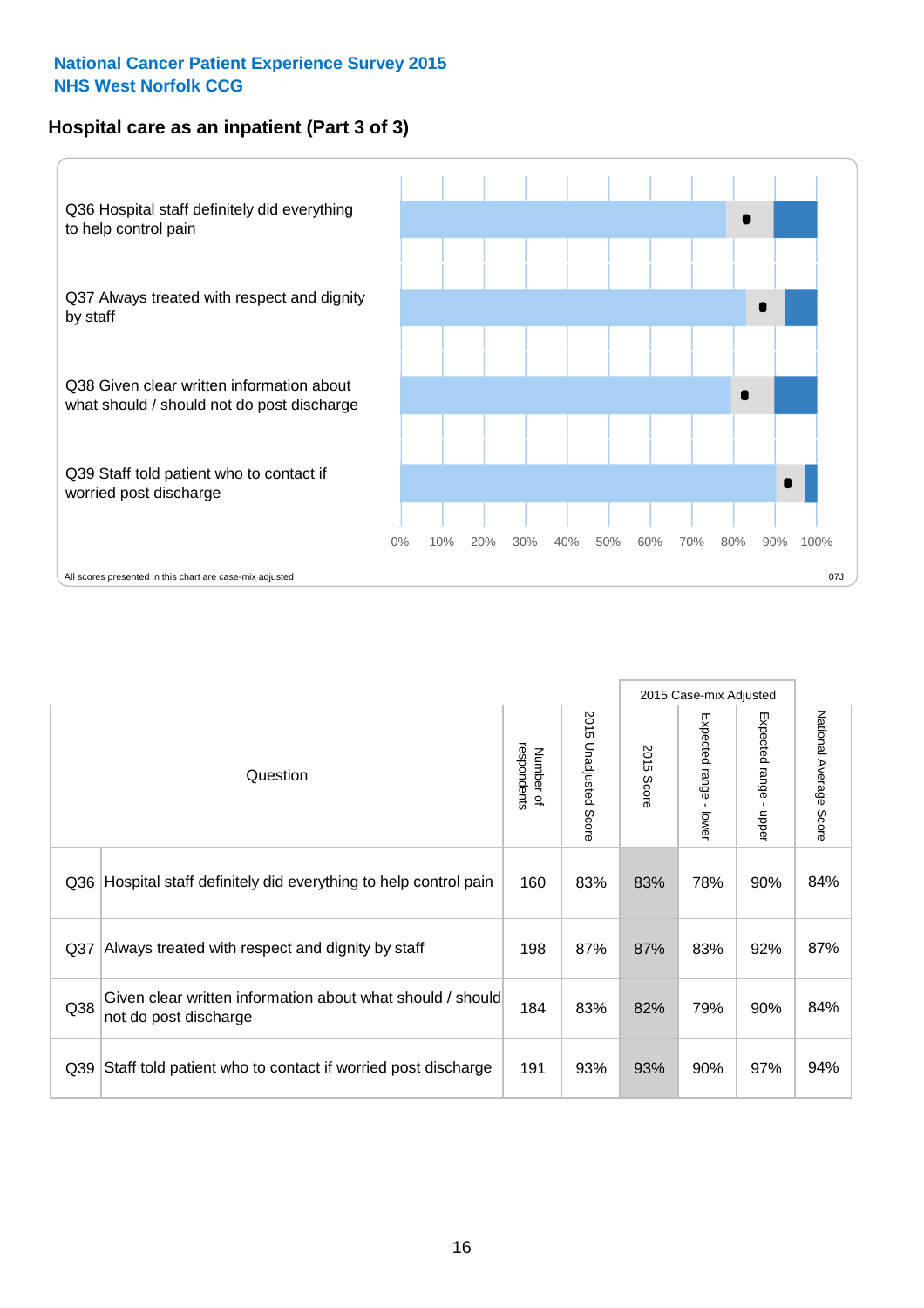#### **Hospital care as a day patient / outpatient (Part 1 of 2)**



|     |                                                                                    |                          |                                 |               | 2015 Case-mix Adjusted                  |                                         |                        |
|-----|------------------------------------------------------------------------------------|--------------------------|---------------------------------|---------------|-----------------------------------------|-----------------------------------------|------------------------|
|     | Question                                                                           | respondents<br>Number of | 2015<br><b>Unadjusted Score</b> | 2015<br>Score | Expected range<br>$\mathbf{I}$<br>lower | Expected range<br>$\mathbf{r}$<br>nbber | National Average Score |
| Q41 | Patient was able to discuss worries or fears with staff<br>during visit            | 253                      | 76%                             | 76%           | 64%                                     | 76%                                     | 70%                    |
| Q42 | Doctor had the right notes and other documentation with<br>them                    | 315                      | 98%                             | 98%           | 93%                                     | 98%                                     | 96%                    |
| Q44 | Beforehand patient had all information needed about<br>radiotherapy treatment      | 70                       | 91%                             | 92%           | 78%                                     | 94%                                     | 86%                    |
| Q45 | Patient given understandable information about whether<br>radiotherapy was working | 60                       | 75%                             | 75%           | 47%                                     | 72%                                     | 60%                    |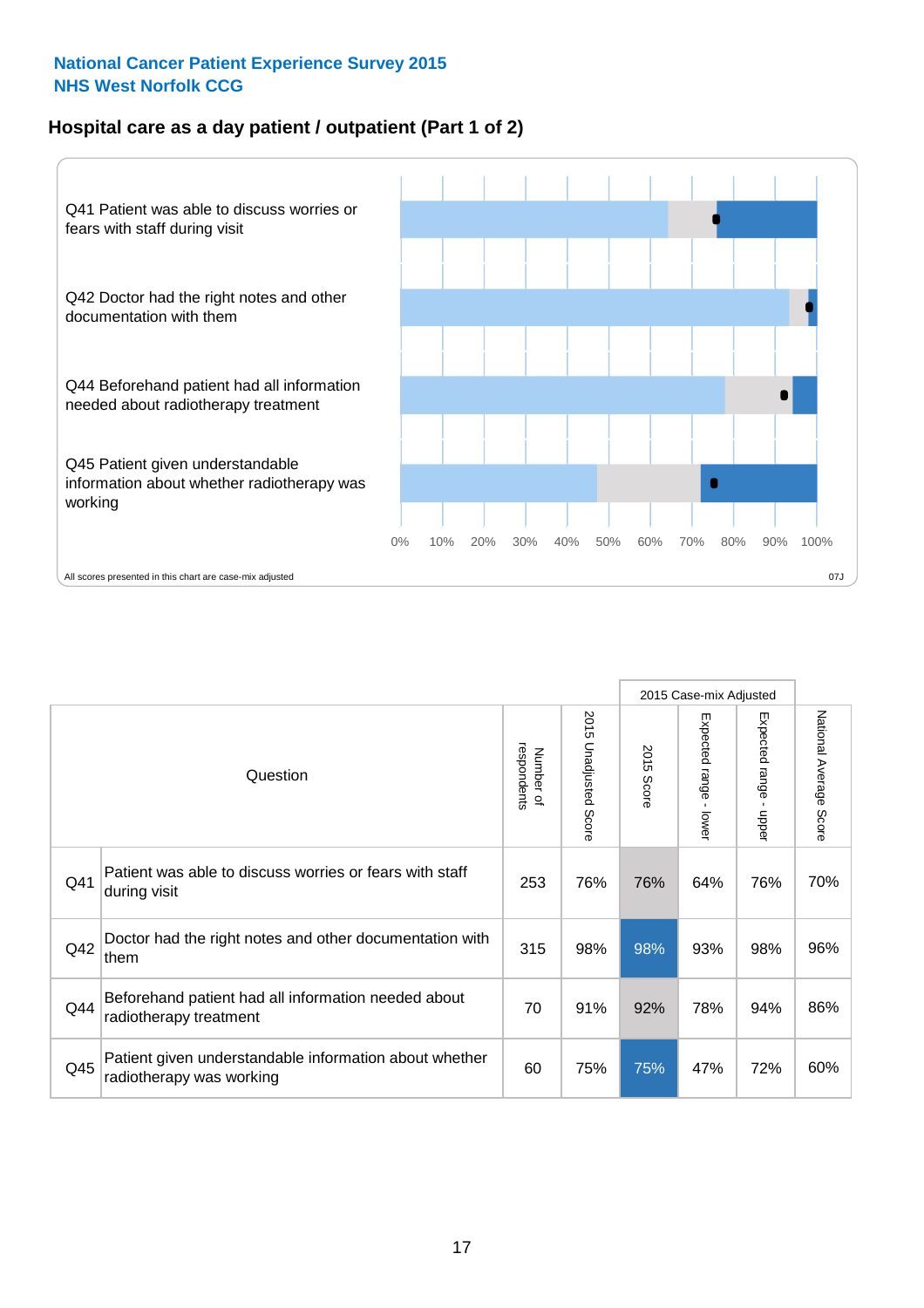#### **Hospital care as a day patient / outpatient (Part 2 of 2)**



|     |                                                                                    |                                   |                             |               | 2015 Case-mix Adjusted       |                            |                           |
|-----|------------------------------------------------------------------------------------|-----------------------------------|-----------------------------|---------------|------------------------------|----------------------------|---------------------------|
|     | Question                                                                           | respondents<br>Number<br>$\Omega$ | 2015<br>Unadjusted<br>Score | 2015<br>Score | Expected<br>I range<br>lower | Expected<br>range<br>nbber | National Average<br>Score |
| Q47 | Beforehand patient had all information needed about<br>chemotherapy treatment      | 151                               | 87%                         | 87%           | 78%                          | 90%                        | 84%                       |
| Q48 | Patient given understandable information about whether<br>chemotherapy was working | 145                               | 77%                         | 77%           | 60%                          | 75%                        | 68%                       |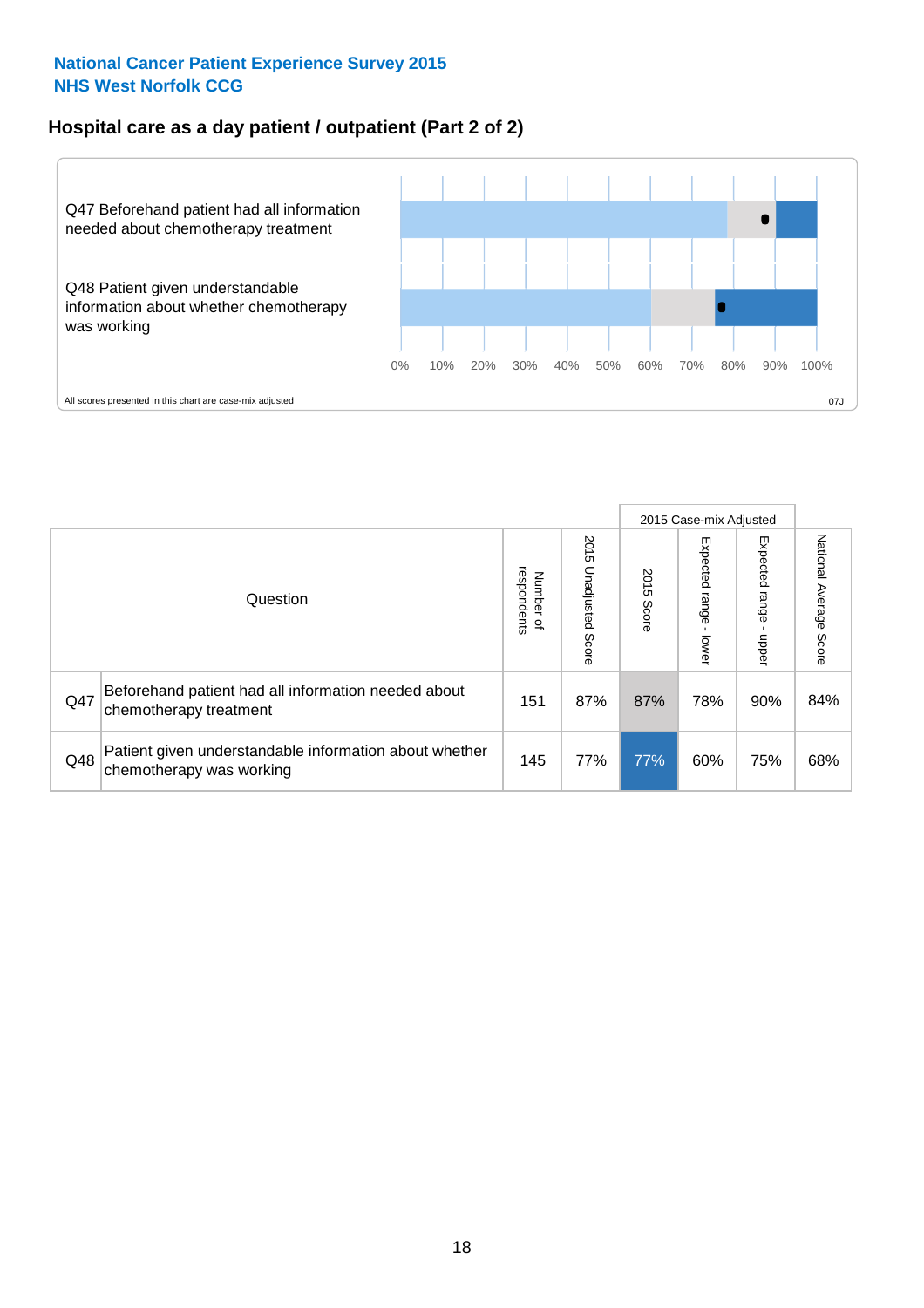#### **Home care and support**



All scores presented in this chart are case-mix adjusted

|                 |                                                                                                     |                          |                       |               | 2015 Case-mix Adjusted  |                         |                           |
|-----------------|-----------------------------------------------------------------------------------------------------|--------------------------|-----------------------|---------------|-------------------------|-------------------------|---------------------------|
|                 | Question                                                                                            | respondents<br>Number of | 2015 Unadjusted Score | 2015<br>Score | Expected range<br>lower | Expected range<br>nbber | National Average<br>Score |
| Q49             | Hospital staff gave family or someone close all the<br>information needed to help with care at home | 274                      | 64%                   | 63%           | 52%                     | 63%                     | 58%                       |
| Q50             | Patient definitely given enough support from health or<br>social services during treatment          | 157                      | 58%                   | 58%           | 45%                     | 63%                     | 54%                       |
| Q <sub>51</sub> | Patient definitely given enough support from health or<br>social services after treatment           | 86                       | 41%                   | 40%           | 34%                     | 55%                     | 45%                       |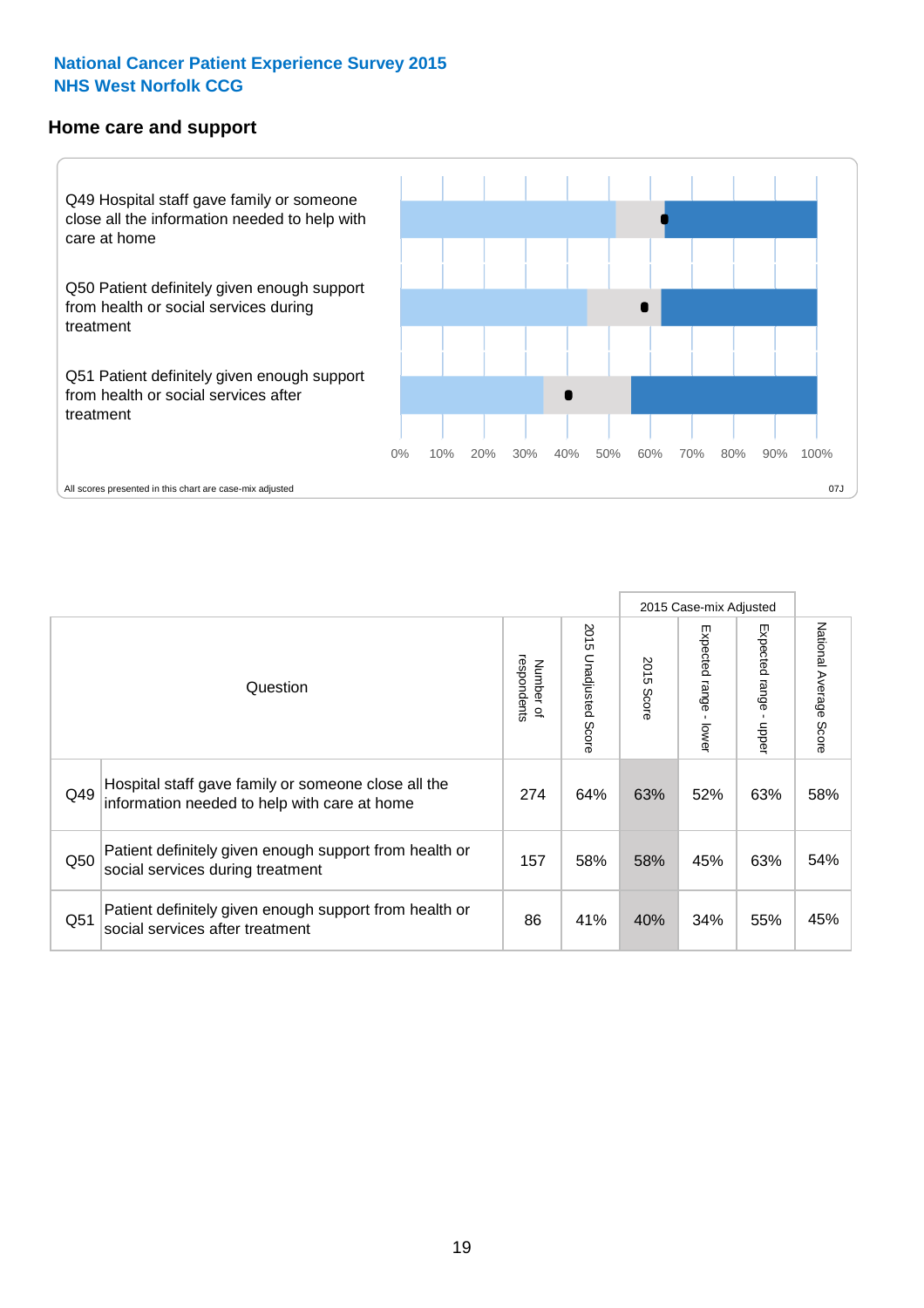#### **Care from your general practice**



|     |                                                                           |                                       |                             |               | 2015 Case-mix Adjusted             |                              |                           |
|-----|---------------------------------------------------------------------------|---------------------------------------|-----------------------------|---------------|------------------------------------|------------------------------|---------------------------|
|     | Question                                                                  | respondents<br>Number<br>$\mathbf{Q}$ | 2015<br>Unadjusted<br>Score | 2015<br>Score | Expected<br><b>Irange</b><br>lower | Expected<br>  range<br>nbber | National Average<br>Score |
| Q52 | GP given enough information about patient's condition<br>and treatment    | 285                                   | 95%                         | 95%           | 93%                                | 98%                          | 95%                       |
| Q53 | Practice staff definitely did everything they could to<br>support patient | 225                                   | 71%                         | 70%           | 56%                                | 69%                          | 63%                       |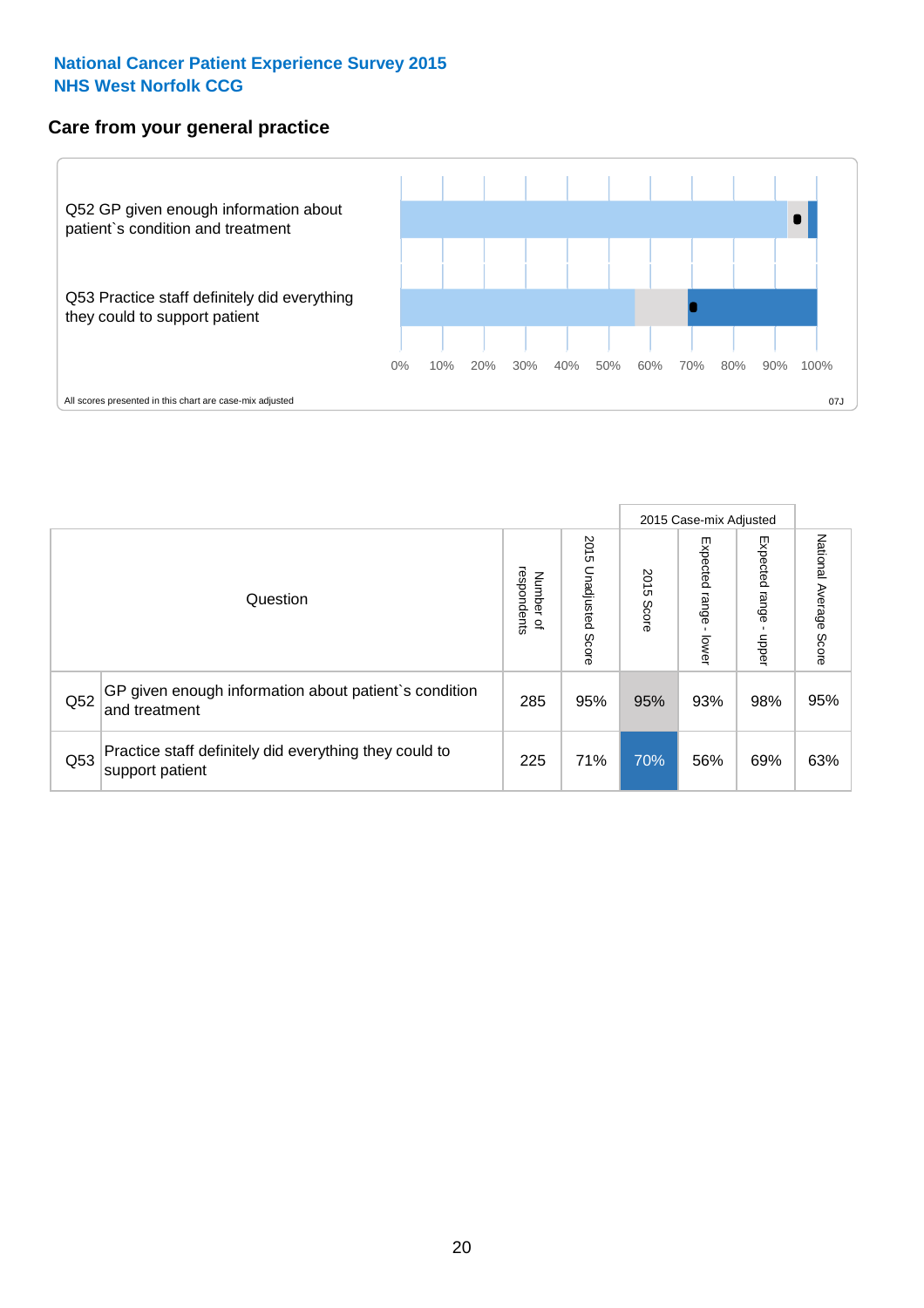### **Your overall NHS care (Part 1 of 2)**



|     |                                                                    |                          |                                 |               | 2015 Case-mix Adjusted                    |                                           |                        |
|-----|--------------------------------------------------------------------|--------------------------|---------------------------------|---------------|-------------------------------------------|-------------------------------------------|------------------------|
|     | Question                                                           | respondents<br>Number of | 2015<br><b>Unadjusted Score</b> | 2015<br>Score | Expected range<br>$\blacksquare$<br>lower | Expected range<br>$\blacksquare$<br>nbber | National Average Score |
| Q54 | Hospital and community staff always worked well together           | 335                      | 67%                             | 65%           | 55%                                       | 66%                                       | 61%                    |
| Q55 | Patient given a care plan                                          | 268                      | 37%                             | 36%           | 27%                                       | 39%                                       | 33%                    |
| Q56 | Overall the administration of the care was very good /<br>good     | 347                      | 86%                             | 85%           | 86%                                       | 92%                                       | 89%                    |
| Q57 | Length of time for attending clinics and appointments was<br>right | 343                      | 75%                             | 73%           | 59%                                       | 73%                                       | 66%                    |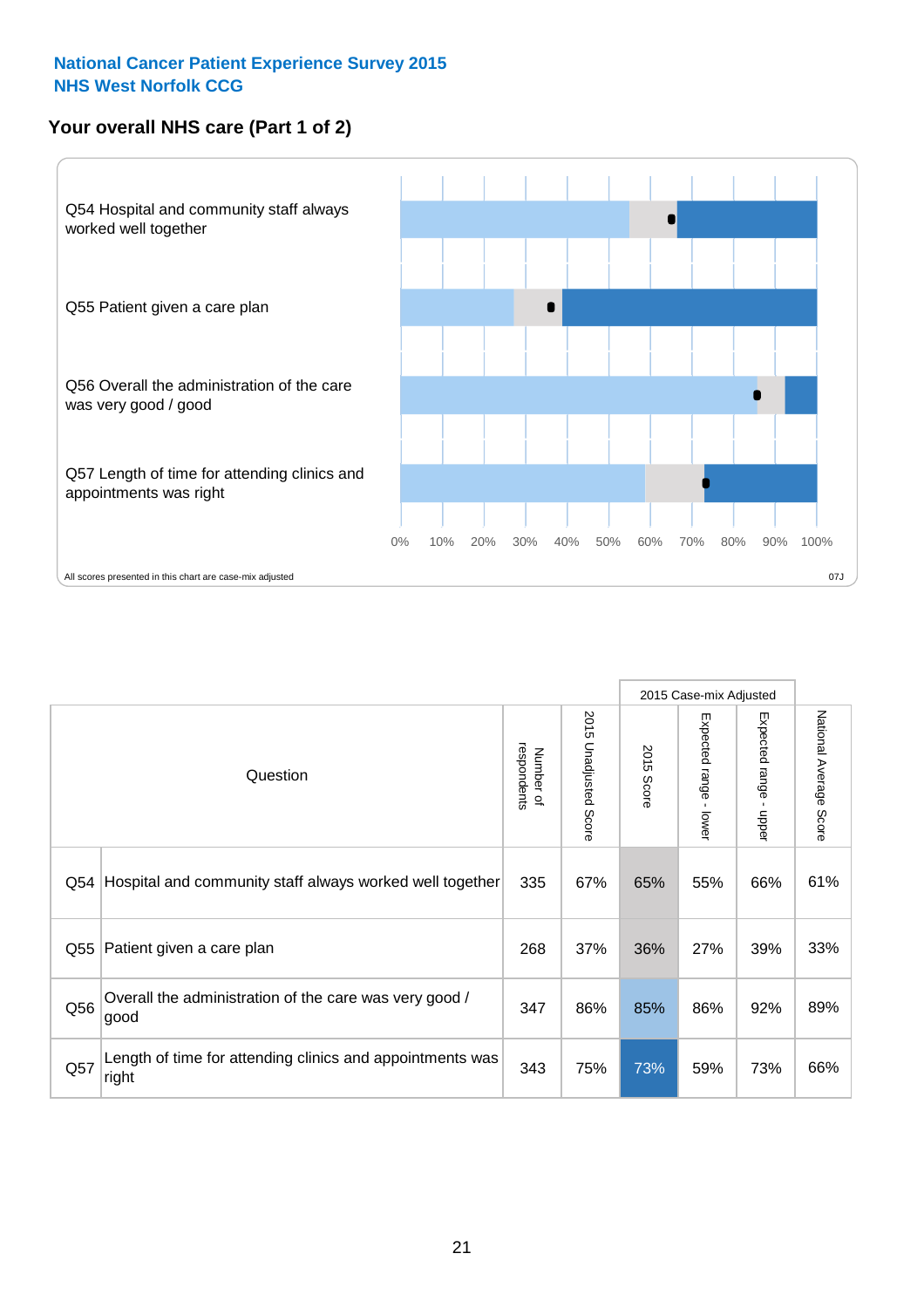#### **Your overall NHS care (Part 2 of 2)**



|                                                           |                                         |                             |               |                            | 2015 Case-mix Adjusted     |                           |
|-----------------------------------------------------------|-----------------------------------------|-----------------------------|---------------|----------------------------|----------------------------|---------------------------|
| Question                                                  | respondents<br>Number<br>$\overline{a}$ | 2015<br>Unadjusted<br>Score | 2015<br>Score | Expected<br>range<br>lower | Expected<br>range<br>doper | National<br>Average Score |
| Q58 Taking part in cancer research discussed with patient | 335                                     | 27%                         | 30%           | 21%                        | 36%                        | 28%                       |



|     |                                                                        |                                              | 2015 Case-mix Adjusted      |               |                                         |                                                       |                              |
|-----|------------------------------------------------------------------------|----------------------------------------------|-----------------------------|---------------|-----------------------------------------|-------------------------------------------------------|------------------------------|
|     | Question                                                               | respondents<br>Number<br>$\overline{\sigma}$ | 2015<br>Jnadjusted<br>Score | 2015<br>Score | OWer<br>limit<br>range<br>٩<br>expected | Upper<br>limit<br>range<br>$\overline{a}$<br>expected | National<br>Average<br>Score |
| Q59 | Patient's average rating of care scored from very poor to<br>very good | 342                                          | 8.7                         | 8.7           | 8.5                                     | 8.9                                                   | 8.7                          |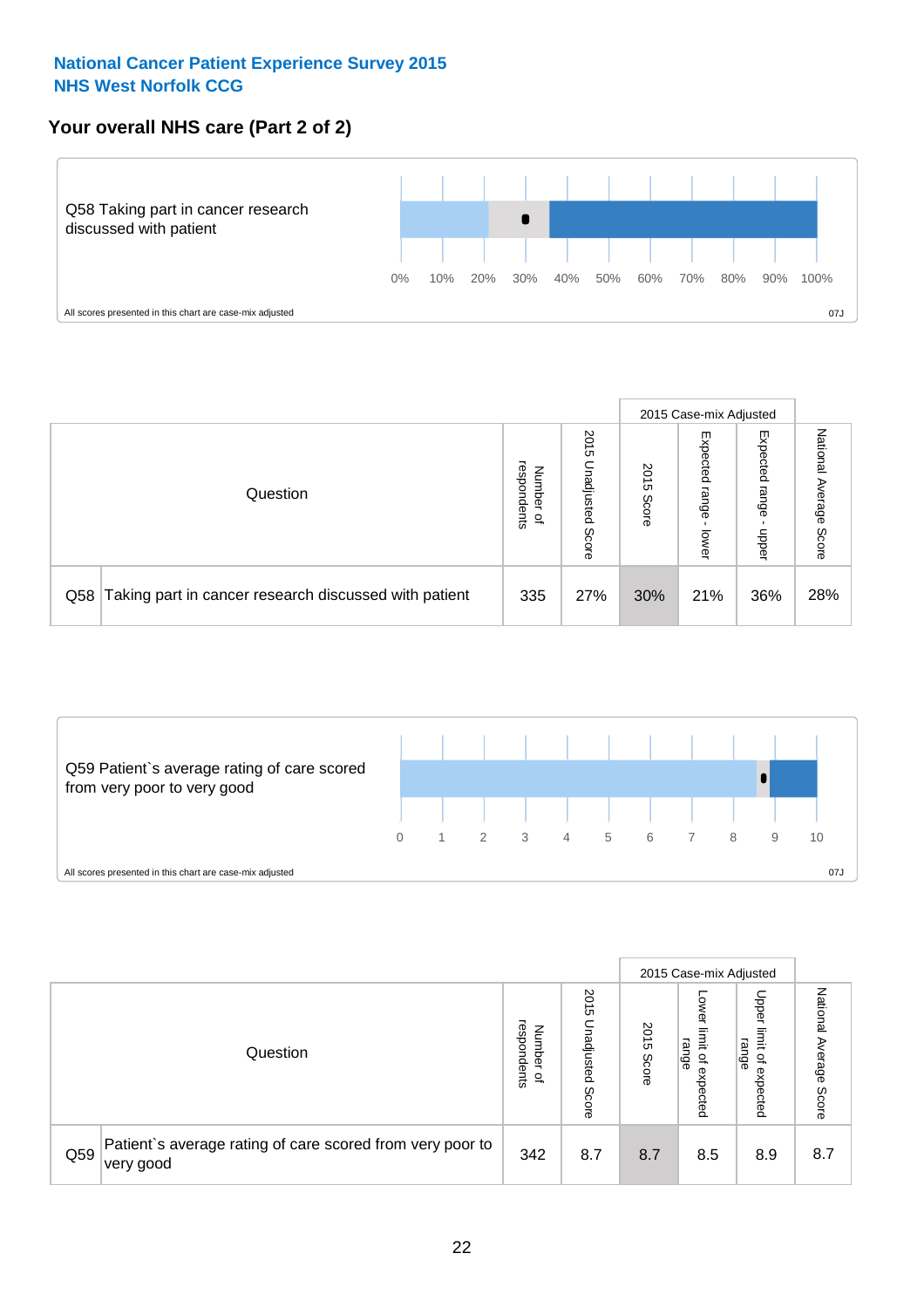### **Comparisons by tumour group for this CCG**

The following tables show the unadjusted CCG and the national percentage scores for each question broken down by tumour group. Where a cell in the table contains an asterisk this indicates that the number of patients in that group was below 21 and too small to display. Where a cell in the table contains "n.a." this indicates that there were no respondents for that tumour group.

### **Seeing your GP**

|                      | Q1. Saw GP once /<br>had to go to hospital | twice before being told | Q2. Patient thought<br>they were seen as<br>soon as necessary |                 |  |
|----------------------|--------------------------------------------|-------------------------|---------------------------------------------------------------|-----------------|--|
| <b>Cancer type</b>   | This CCG <sup>\$</sup>                     | <b>National</b>         | This CCG <sup>\$</sup>                                        | <b>National</b> |  |
| Brain / CNS          | $\star$                                    | 60%                     | $\star$                                                       | 77%             |  |
| <b>Breast</b>        | 89%                                        | 93%                     | 95%                                                           | 88%             |  |
| Colorectal / LGT     | 77%                                        | 72%                     | 83%                                                           | 80%             |  |
| Gynaecological       | $\star$                                    | 75%                     | $\star$                                                       | 78%             |  |
| Haematological       | 78%                                        | 64%                     | 84%                                                           | 80%             |  |
| <b>Head and Neck</b> | $\star$                                    | 77%                     | $\star$                                                       | 79%             |  |
| Lung                 | $\star$                                    | 69%                     | $\star$                                                       | 83%             |  |
| Prostate             | 86%                                        | 79%                     | 91%                                                           | 85%             |  |
| Sarcoma              | $\star$                                    | 64%                     | $\star$                                                       | 69%             |  |
| Skin                 | $\star$                                    | 91%                     | $\star$                                                       | 87%             |  |
| <b>Upper Gastro</b>  | $\star$                                    | 70%                     | $\star$                                                       | 78%             |  |
| Urological           | 91%                                        | 81%                     | 89%                                                           | 84%             |  |
| Other                | 75%                                        | 70%                     | 89%                                                           | 78%             |  |
| <b>All Cancers</b>   | 82%                                        | 76%                     | 87%                                                           | 82%             |  |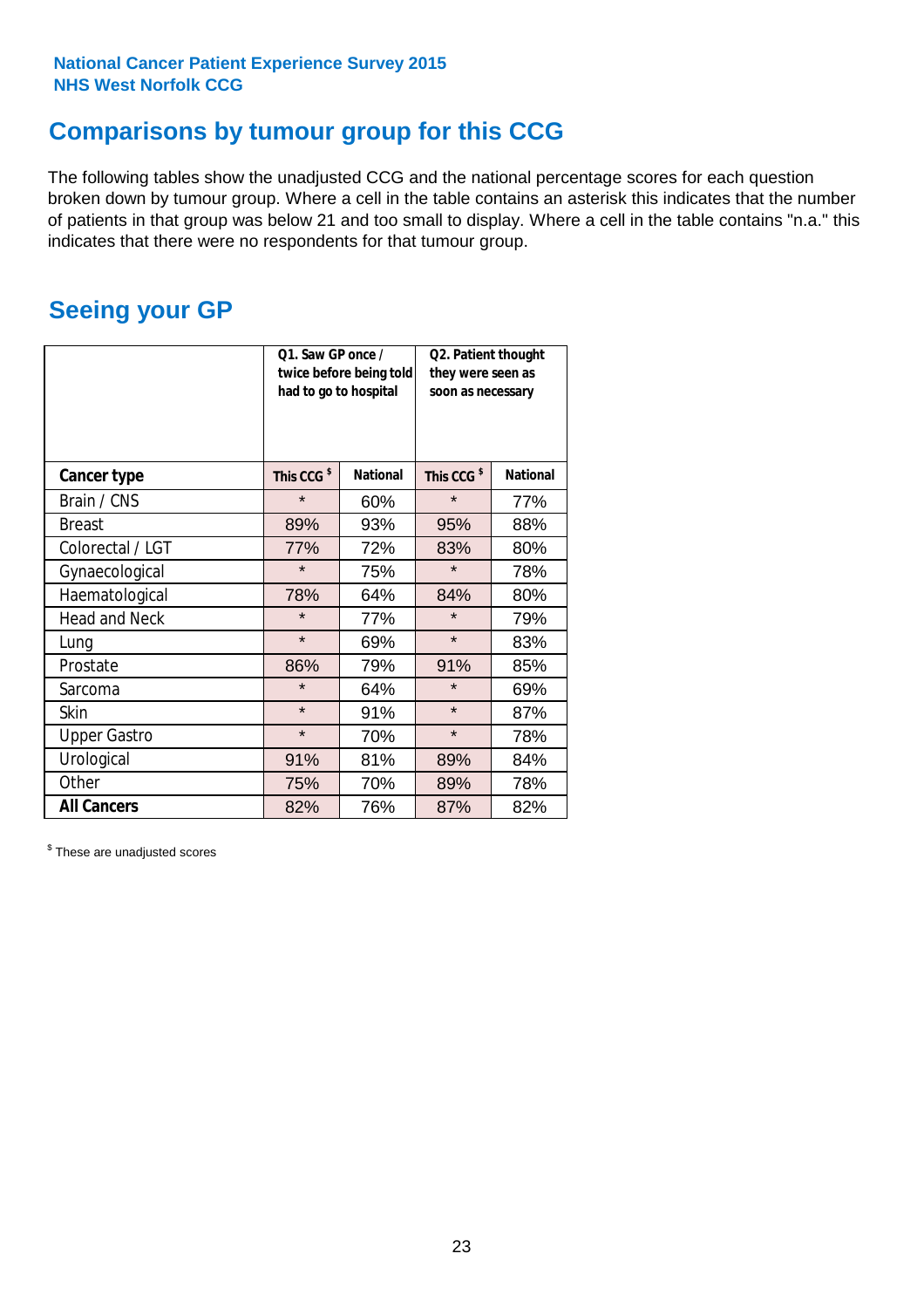### **Diagnostic tests**

|                      | be done was about<br>right | Q6. The length of time<br>waiting for the test to | Q7. Given complete<br>explanation of test<br>results in<br>understandable way |                 |  |
|----------------------|----------------------------|---------------------------------------------------|-------------------------------------------------------------------------------|-----------------|--|
| <b>Cancer type</b>   | This CCG <sup>\$</sup>     | <b>National</b>                                   | This CCG <sup>\$</sup>                                                        | <b>National</b> |  |
| Brain / CNS          | $\star$                    | 87%                                               | $\star$                                                                       | 69%             |  |
| <b>Breast</b>        | 96%                        | 90%                                               | 82%                                                                           | 82%             |  |
| Colorectal / LGT     | 83%                        | 86%                                               | 90%                                                                           | 81%             |  |
| Gynaecological       | $\star$                    | 84%                                               | $\star$                                                                       | 76%             |  |
| Haematological       | 89%                        | 87%                                               | 78%                                                                           | 76%             |  |
| <b>Head and Neck</b> | $\star$                    | 84%                                               | $\star$                                                                       | 77%             |  |
| Lung                 | $\star$                    | 87%                                               | $\star$                                                                       | 78%             |  |
| Prostate             | 93%                        | 85%                                               | 83%                                                                           | 79%             |  |
| Sarcoma              | $\star$                    | 81%                                               | $\star$                                                                       | 77%             |  |
| Skin                 | $\star$                    | 89%                                               | $\star$                                                                       | 85%             |  |
| <b>Upper Gastro</b>  | $\star$                    | 83%                                               | $\star$                                                                       | 77%             |  |
| Urological           | 88%                        | 85%                                               | 88%                                                                           | 78%             |  |
| Other                | 88%                        | 85%                                               | 85%                                                                           | 76%             |  |
| <b>All Cancers</b>   | 89%                        | 87%                                               | 84%                                                                           | 79%             |  |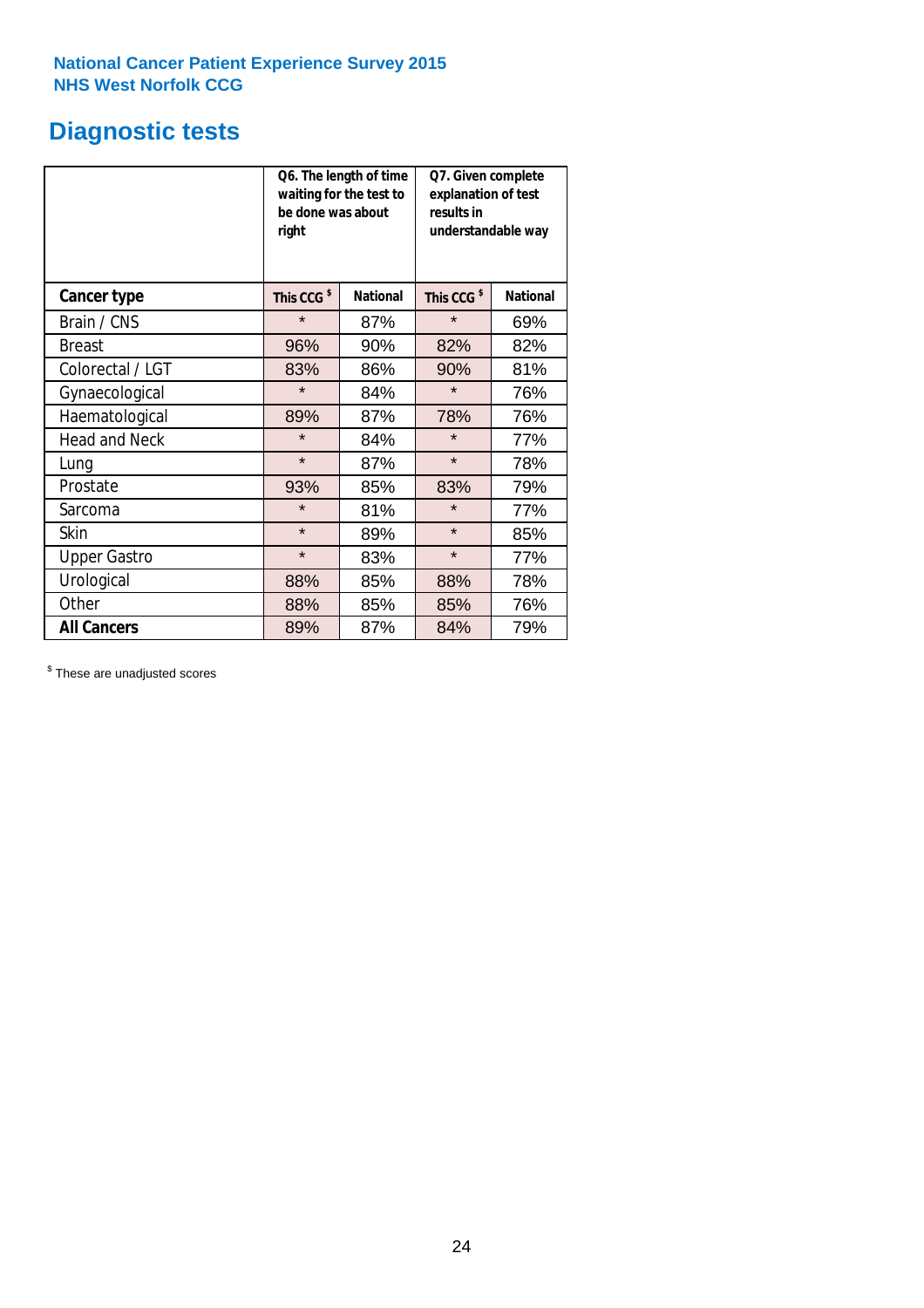### **Finding out what was wrong with you**

|                      | Q8. Patient told they<br>could bring a family<br>member or friend<br>when first told they<br>had cancer |                 | Q9. Patient felt they<br>were told sensitively<br>that they had cancer |                 | Q10. Patient<br>completely understood<br>the explanation of<br>what was wrong |                 | Q11. Patient given<br>easy to understand<br>written information<br>about the type of<br>cancer they had |                 |  |
|----------------------|---------------------------------------------------------------------------------------------------------|-----------------|------------------------------------------------------------------------|-----------------|-------------------------------------------------------------------------------|-----------------|---------------------------------------------------------------------------------------------------------|-----------------|--|
| Cancer type          | This CCG <sup>\$</sup>                                                                                  | <b>National</b> | This CCG <sup>\$</sup>                                                 | <b>National</b> | This CCG <sup>\$</sup>                                                        | <b>National</b> | This CCG <sup>\$</sup>                                                                                  | <b>National</b> |  |
| Brain / CNS          | $\star$                                                                                                 | 85%             | $\star$                                                                | 79%             | $\star$                                                                       | 60%             | $\star$                                                                                                 | 62%             |  |
| <b>Breast</b>        | 80%                                                                                                     | 83%             | 88%                                                                    | 88%             | 80%                                                                           | 78%             | 72%                                                                                                     | 76%             |  |
| Colorectal / LGT     | 86%                                                                                                     | 83%             | 94%                                                                    | 85%             | 88%                                                                           | 79%             | 70%                                                                                                     | 71%             |  |
| Gynaecological       | $\star$                                                                                                 | 75%             | 95%                                                                    | 83%             | 77%                                                                           | 73%             | $\star$                                                                                                 | 69%             |  |
| Haematological       | 83%                                                                                                     | 75%             | 84%                                                                    | 83%             | 64%                                                                           | 60%             | 78%                                                                                                     | 74%             |  |
| <b>Head and Neck</b> | $\star$                                                                                                 | 73%             | $\star$                                                                | 85%             | $\star$                                                                       | 75%             | $\star$                                                                                                 | 61%             |  |
| Lung                 | $\star$                                                                                                 | 80%             | $\star$                                                                | 83%             | $\star$                                                                       | 75%             | $\star$                                                                                                 | 66%             |  |
| Prostate             | 75%                                                                                                     | 80%             | 88%                                                                    | 84%             | 79%                                                                           | 78%             | 81%                                                                                                     | 80%             |  |
| Sarcoma              | $\star$                                                                                                 | 77%             | $\star$                                                                | 82%             | $\star$                                                                       | 63%             | $\star$                                                                                                 | 61%             |  |
| Skin                 | $\star$                                                                                                 | 71%             | $\star$                                                                | 90%             | $\star$                                                                       | 83%             | $\star$                                                                                                 | 84%             |  |
| <b>Upper Gastro</b>  | $\star$                                                                                                 | 79%             | $\star$                                                                | 79%             | $\star$                                                                       | 72%             | $\star$                                                                                                 | 64%             |  |
| Urological           | 83%                                                                                                     | 74%             | 89%                                                                    | 82%             | 77%                                                                           | 76%             | 79%                                                                                                     | 71%             |  |
| Other                | 60%                                                                                                     | 77%             | 80%                                                                    | 82%             | 74%                                                                           | 72%             | 64%                                                                                                     | 61%             |  |
| <b>All Cancers</b>   | 79%                                                                                                     | 79%             | 87%                                                                    | 84%             | 77%                                                                           | 73%             | 74%                                                                                                     | 72%             |  |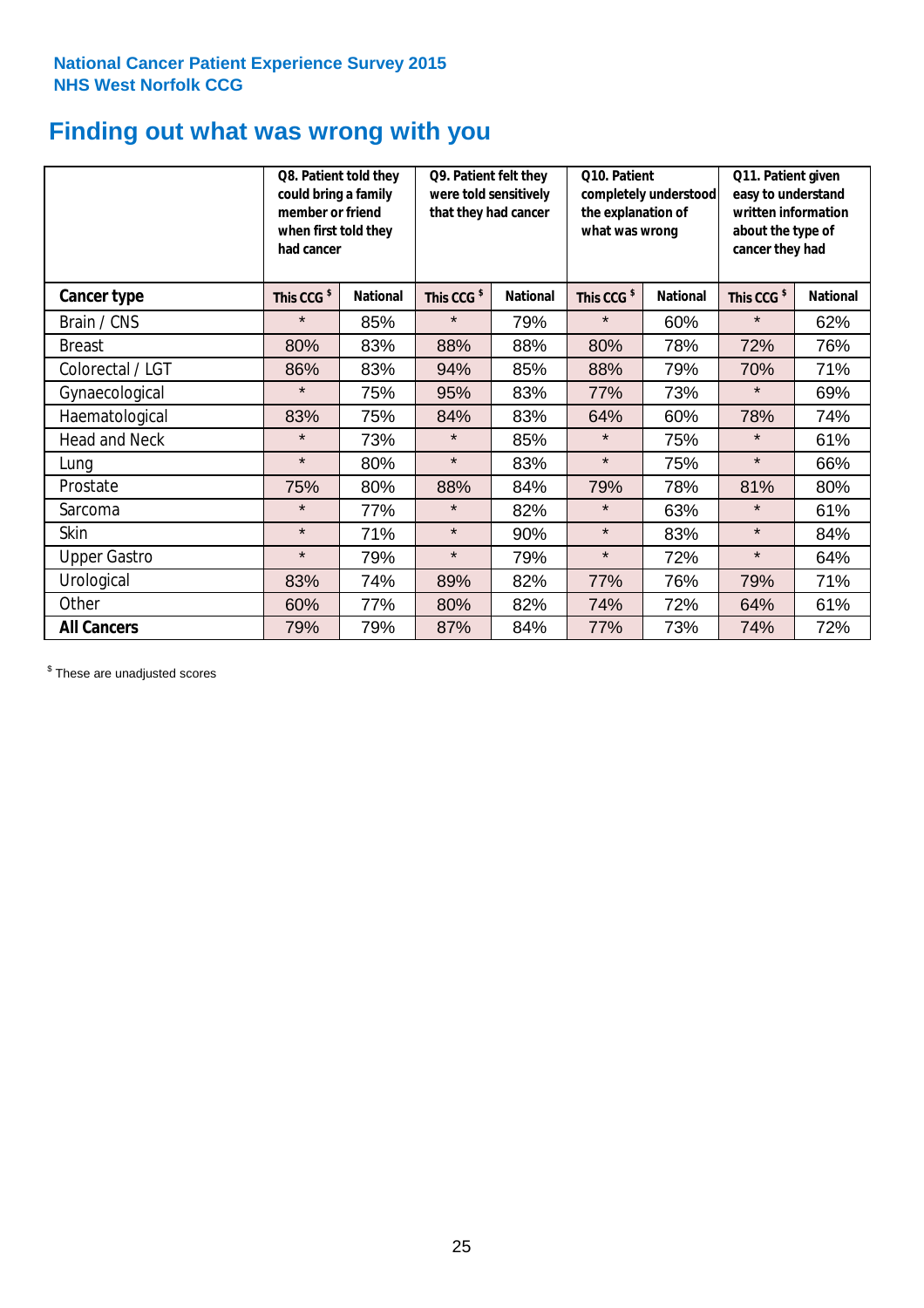# **Deciding the best treatment for you**

|                      | 012. Patient felt that<br>treatment options<br>were completely<br>explained |                 | O13. Possible side<br>understandable way | effects explained in an | Q14. Patient given<br>practical advice and<br>support in dealing with<br>side effects of<br>treatment |                 |  |
|----------------------|-----------------------------------------------------------------------------|-----------------|------------------------------------------|-------------------------|-------------------------------------------------------------------------------------------------------|-----------------|--|
| <b>Cancer type</b>   | This CCG <sup>\$</sup>                                                      | <b>National</b> | This CCG <sup>\$</sup>                   | <b>National</b>         | This CCG <sup>\$</sup>                                                                                | <b>National</b> |  |
| Brain / CNS          | $\star$                                                                     | 80%             | $\star$                                  | 71%                     | $\star$                                                                                               | 62%             |  |
| <b>Breast</b>        | 80%                                                                         | 84%             | 77%                                      | 76%                     | 79%                                                                                                   | 69%             |  |
| Colorectal / LGT     | 96%                                                                         | 85%             | 81%                                      | 75%                     | 83%                                                                                                   | 68%             |  |
| Gynaecological       | $\star$                                                                     | 84%             | 81%                                      | 76%                     | 82%                                                                                                   | 68%             |  |
| Haematological       | 85%                                                                         | 81%             | 71%                                      | 69%                     | 85%                                                                                                   | 65%             |  |
| <b>Head and Neck</b> | $\star$                                                                     | 85%             | $\star$                                  | 72%                     | $\star$                                                                                               | 67%             |  |
| Lung                 | $\star$                                                                     | 84%             | $\star$                                  | 74%                     | $\star$                                                                                               | 69%             |  |
| Prostate             | 80%                                                                         | 80%             | 73%                                      | 71%                     | 60%                                                                                                   | 61%             |  |
| Sarcoma              | $\star$                                                                     | 82%             | $\star$                                  | 75%                     | $\star$                                                                                               | 66%             |  |
| Skin                 | $\star$                                                                     | 88%             | $\star$                                  | 75%                     | $\star$                                                                                               | 74%             |  |
| <b>Upper Gastro</b>  | $\star$                                                                     | 83%             | $\star$                                  | 72%                     | $\star$                                                                                               | 66%             |  |
| Urological           | 86%                                                                         | 80%             | 70%                                      | 69%                     | 74%                                                                                                   | 61%             |  |
| Other                | 95%                                                                         | 80%             | 77%                                      | 72%                     | 73%                                                                                                   | 64%             |  |
| <b>All Cancers</b>   | 84%                                                                         | 83%             | 74%                                      | 73%                     | 76%                                                                                                   | 66%             |  |

|                      | in the future          | Q15. Patient definitely<br>told about side effects<br>that could affect them | Q16. Patient definitely<br>involved in decisions<br>about care and<br>treatment |                 |  |
|----------------------|------------------------|------------------------------------------------------------------------------|---------------------------------------------------------------------------------|-----------------|--|
| <b>Cancer type</b>   | This CCG <sup>\$</sup> | <b>National</b>                                                              | This CCG <sup>\$</sup>                                                          | <b>National</b> |  |
| Brain / CNS          | $\star$                | 56%                                                                          | $\star$                                                                         | 74%             |  |
| <b>Breast</b>        | 57%                    | 55%                                                                          | 83%                                                                             | 79%             |  |
| Colorectal / LGT     | 59%                    | 56%                                                                          | 81%                                                                             | 79%             |  |
| Gynaecological       | $\star$<br>54%         |                                                                              | 95%                                                                             | 76%             |  |
| Haematological       | 64%                    | 50%                                                                          |                                                                                 | 77%             |  |
| <b>Head and Neck</b> | $\star$                | 58%                                                                          | $\star$                                                                         | 76%             |  |
| Lung                 | $\star$                | 54%                                                                          | $\star$                                                                         | 78%             |  |
| Prostate             | 71%                    | 63%                                                                          | 85%                                                                             | 79%             |  |
| Sarcoma              | $\star$                | 54%                                                                          | $\star$                                                                         | 77%             |  |
| Skin                 | $\star$                | 66%                                                                          | $\star$                                                                         | 86%             |  |
| <b>Upper Gastro</b>  | $\star$                | 53%                                                                          | $\star$                                                                         | 77%             |  |
| Urological           | 48%                    | 52%                                                                          | 78%                                                                             | 75%             |  |
| Other                | 58%                    | 51%                                                                          | 86%                                                                             | 75%             |  |
| <b>All Cancers</b>   | 60%                    | 54%                                                                          | 84%                                                                             | 78%             |  |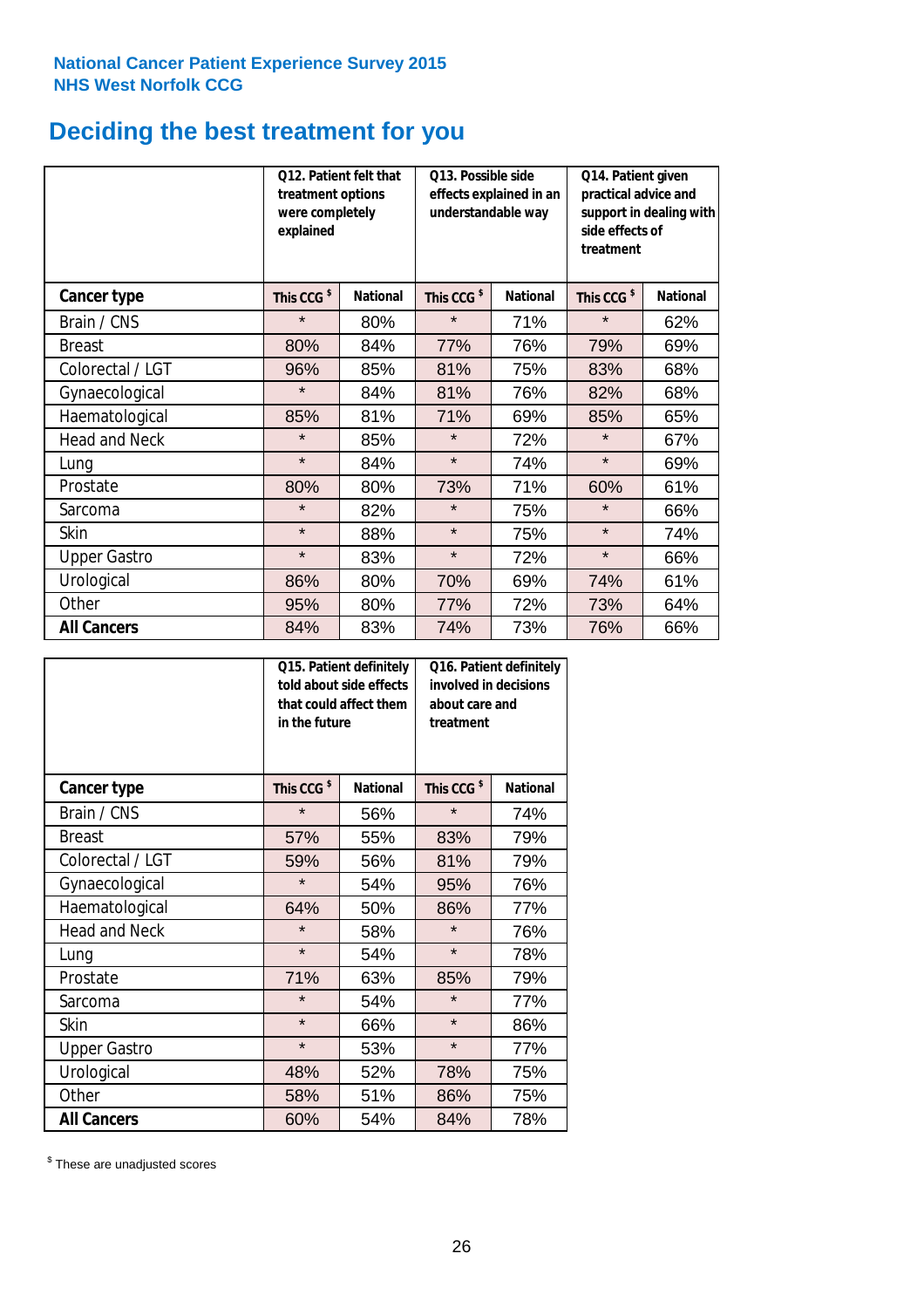### **Clinical Nurse Specialist**

|                      | would support them<br>through their<br>treatment | Q17. Patient given the<br>name of the CNS who | Q18. Patient found it<br>easy to contact their<br><b>CNS</b> |                 | <b>Q19. Get</b><br>understandable<br>answers to important<br>questions all or most<br>of the time |                 |  |
|----------------------|--------------------------------------------------|-----------------------------------------------|--------------------------------------------------------------|-----------------|---------------------------------------------------------------------------------------------------|-----------------|--|
| <b>Cancer type</b>   | This CCG <sup>\$</sup>                           | <b>National</b>                               | This CCG <sup>\$</sup>                                       | <b>National</b> | This CCG <sup>\$</sup>                                                                            | <b>National</b> |  |
| Brain / CNS          | $\star$                                          | 95%                                           | $\star$                                                      | 84%             | $\star$                                                                                           | 85%             |  |
| <b>Breast</b>        | 86%                                              | 94%                                           | 98%                                                          | 85%             | 95%                                                                                               | 88%             |  |
| Colorectal / LGT     | 83%                                              | 91%                                           | 92%                                                          | 88%             | 96%                                                                                               | 90%             |  |
| Gynaecological       | 90%                                              | 93%                                           | $\star$                                                      | 86%             | $\star$                                                                                           | 87%             |  |
| Haematological       | 89%                                              | 89%                                           | 90%                                                          | 89%             | 89%                                                                                               | 90%             |  |
| <b>Head and Neck</b> | $\star$                                          | 88%                                           | $\star$                                                      | 86%             | $\star$                                                                                           | 88%             |  |
| Lung                 | $\star$                                          | 93%                                           | $\star$                                                      | 89%             | $\star$                                                                                           | 89%             |  |
| Prostate             | 89%                                              | 89%                                           | 81%                                                          | 83%             | 86%                                                                                               | 88%             |  |
| Sarcoma              | $\star$                                          | 87%                                           | $\star$                                                      | 86%             | $\star$                                                                                           | 88%             |  |
| Skin                 | $\star$                                          | 88%                                           | $\star$                                                      | 90%             | $\star$                                                                                           | 92%             |  |
| <b>Upper Gastro</b>  | $\star$                                          | 92%                                           | $\star$                                                      | 87%             | $\star$                                                                                           | 88%             |  |
| Urological           | 84%                                              | 80%                                           | 81%                                                          | 85%             | 83%                                                                                               | 88%             |  |
| Other                | 78%                                              | 86%                                           | 74%                                                          | 86%             | 73%                                                                                               | 87%             |  |
| <b>All Cancers</b>   | 87%                                              | 90%                                           | 88%                                                          | 87%             | 88%                                                                                               | 88%             |  |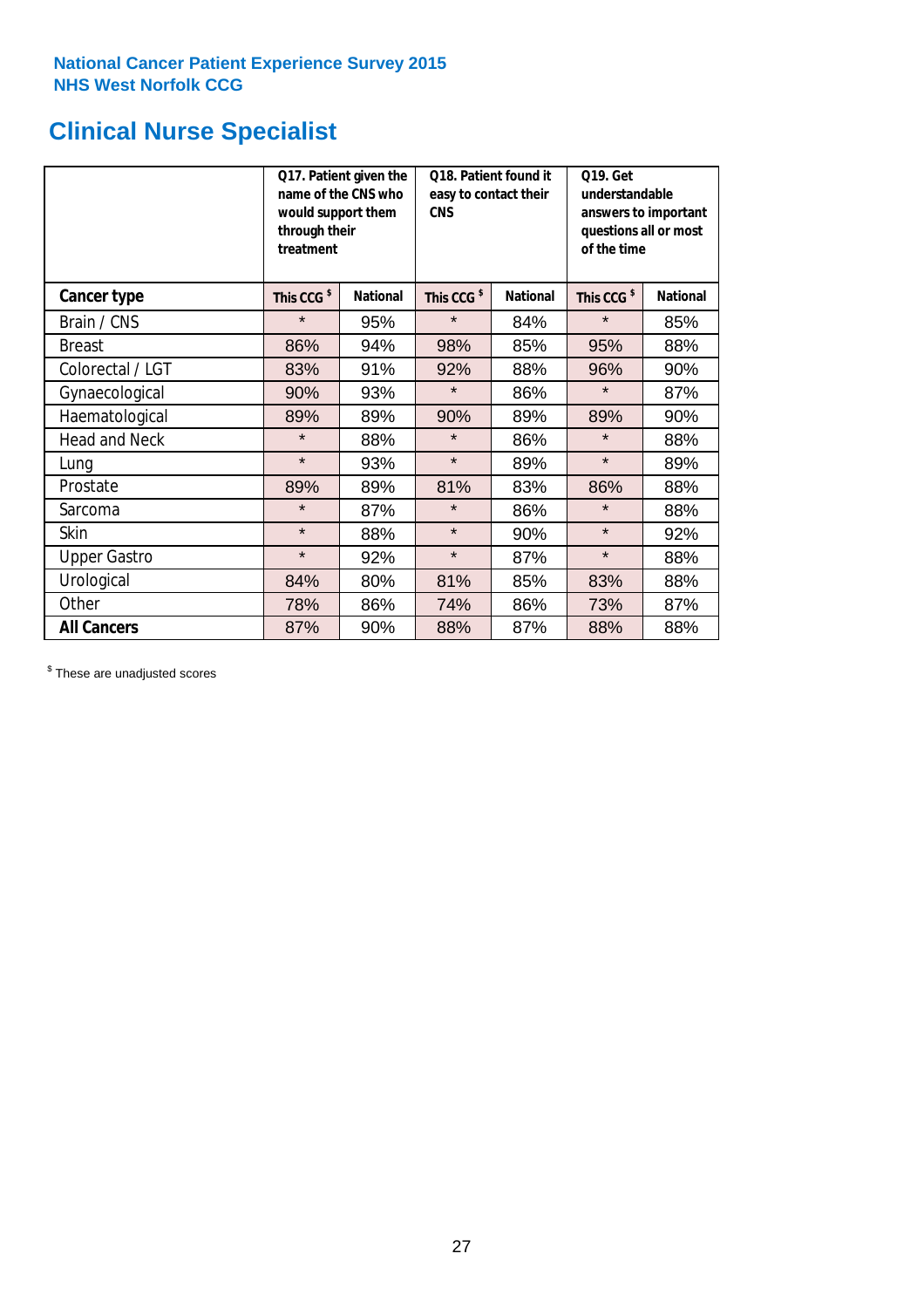# **Support for people with cancer**

|                      | Q20. Hospital staff<br>gave information | about support groups | Q21. Hospital staff<br>gave information<br>about impact cancer<br>could have on day to<br>day activities |                 | Q22. Hospital staff<br>gave information on<br>getting financial help |                 | Q23. Hospital staff told<br>patient they could get<br>free prescriptions |                 |
|----------------------|-----------------------------------------|----------------------|----------------------------------------------------------------------------------------------------------|-----------------|----------------------------------------------------------------------|-----------------|--------------------------------------------------------------------------|-----------------|
| Cancer type          | This CCG <sup>\$</sup>                  | <b>National</b>      | This CCG <sup>\$</sup>                                                                                   | <b>National</b> | This CCG <sup>\$</sup>                                               | <b>National</b> | This CCG <sup>\$</sup>                                                   | <b>National</b> |
| Brain / CNS          | $\star$                                 | 85%                  | $\star$                                                                                                  | 80%             | $\star$                                                              | 72%             | $\star$                                                                  | 79%             |
| <b>Breast</b>        | 86%                                     | 88%                  | 80%                                                                                                      | 85%             | 55%                                                                  | 60%             | 80%                                                                      | 80%             |
| Colorectal / LGT     | 87%                                     | 82%                  | 86%                                                                                                      | 82%             | $\star$                                                              | 52%             | $\star$                                                                  | 83%             |
| Gynaecological       | $\star$                                 | 83%                  | $\star$                                                                                                  | 81%             | $\star$                                                              | 58%             | $\star$                                                                  | 76%             |
| Haematological       | 90%                                     | 82%                  | 91%                                                                                                      | 82%             | 73%                                                                  | 56%             | 96%                                                                      | 86%             |
| <b>Head and Neck</b> | $\star$                                 | 83%                  | $\star$                                                                                                  | 80%             | $\star$                                                              | 55%             | $\star$                                                                  | 80%             |
| Lung                 | $\star$                                 | 82%                  | $\star$                                                                                                  | 80%             | $\star$                                                              | 68%             | $\star$                                                                  | 85%             |
| Prostate             | 71%                                     | 85%                  | 83%                                                                                                      | 81%             | $\star$                                                              | 41%             | $\star$                                                                  | 76%             |
| Sarcoma              | $\star$                                 | 82%                  | $\star$                                                                                                  | 80%             | $\star$                                                              | 57%             | n.a.                                                                     | 75%             |
| Skin                 | $\star$                                 | 85%                  | $\star$                                                                                                  | 85%             | $\star$                                                              | 51%             | $\star$                                                                  | 65%             |
| <b>Upper Gastro</b>  | $\star$                                 | 82%                  | $\star$                                                                                                  | 78%             | $\star$                                                              | 57%             | $\star$                                                                  | 83%             |
| Urological           | 81%                                     | 71%                  | 78%                                                                                                      | 70%             | $\star$                                                              | 33%             | $\star$                                                                  | 69%             |
| Other                | 87%                                     | 80%                  | 73%                                                                                                      | 77%             | 54%                                                                  | 53%             | $\star$                                                                  | 79%             |
| <b>All Cancers</b>   | 85%                                     | 83%                  | 81%                                                                                                      | 81%             | 60%                                                                  | 55%             | 79%                                                                      | 80%             |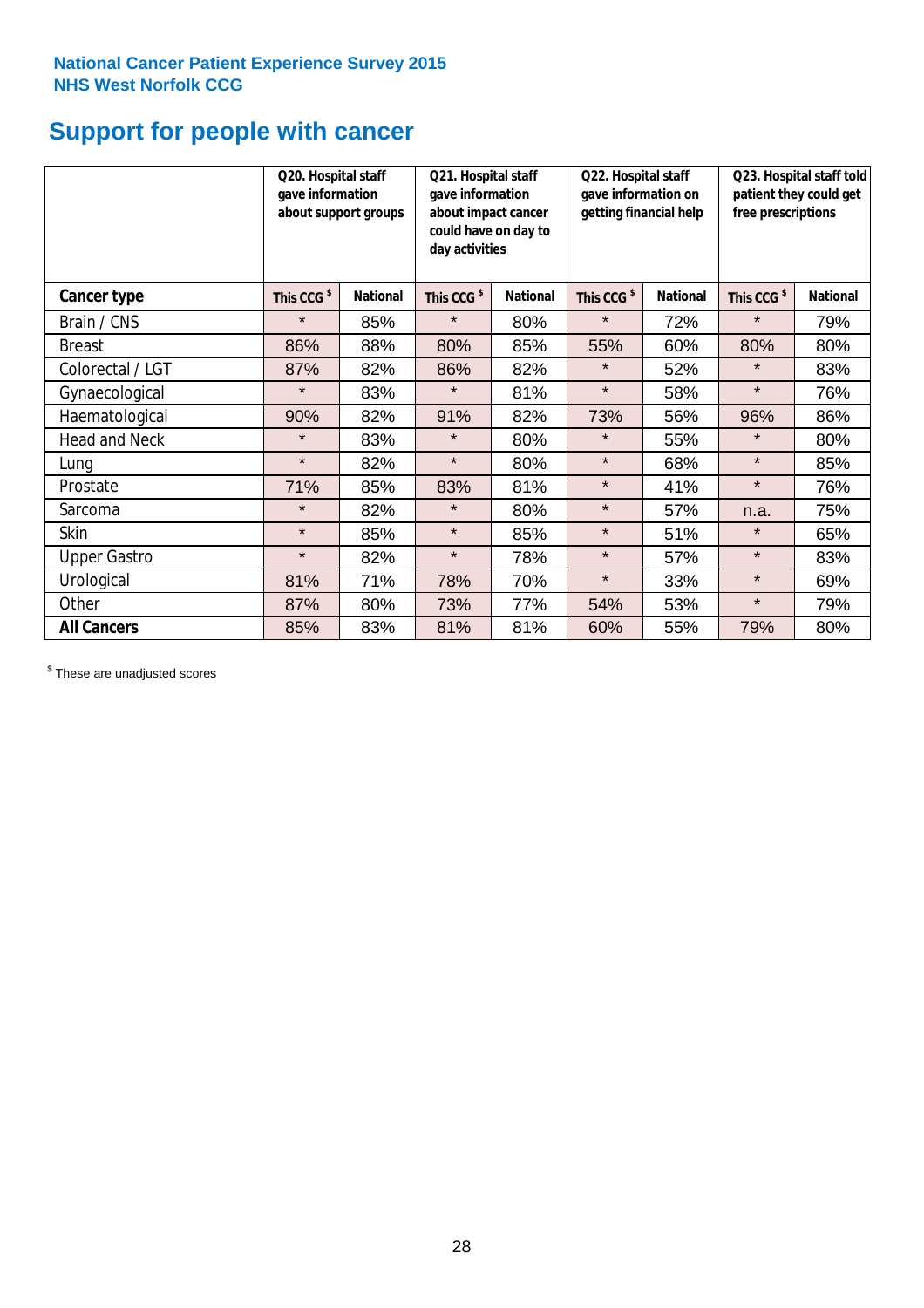### **Operations**

|                      | Q26. Staff explained<br>how operation had<br>gone in<br>understandable way |                 |  |  |
|----------------------|----------------------------------------------------------------------------|-----------------|--|--|
| <b>Cancer type</b>   | This CCG <sup>\$</sup>                                                     | <b>National</b> |  |  |
| Brain / CNS          | $\star$                                                                    | 75%             |  |  |
| <b>Breast</b>        | 84%                                                                        | 77%             |  |  |
| Colorectal / LGT     | 74%                                                                        | 81%             |  |  |
| Gynaecological       | $\star$                                                                    | 79%             |  |  |
| Haematological       | $\star$                                                                    | 75%             |  |  |
| <b>Head and Neck</b> | $\star$                                                                    | 77%             |  |  |
| Lung                 | $\star$                                                                    | 76%             |  |  |
| Prostate             | $\star$                                                                    | 76%             |  |  |
| Sarcoma              | $\star$                                                                    | 80%             |  |  |
| Skin                 | $\star$                                                                    | 84%             |  |  |
| <b>Upper Gastro</b>  | $\star$                                                                    | 81%             |  |  |
| Urological           | 79%                                                                        | 74%             |  |  |
| Other                | $\star$                                                                    | 78%             |  |  |
| <b>All Cancers</b>   | 82%                                                                        | 78%             |  |  |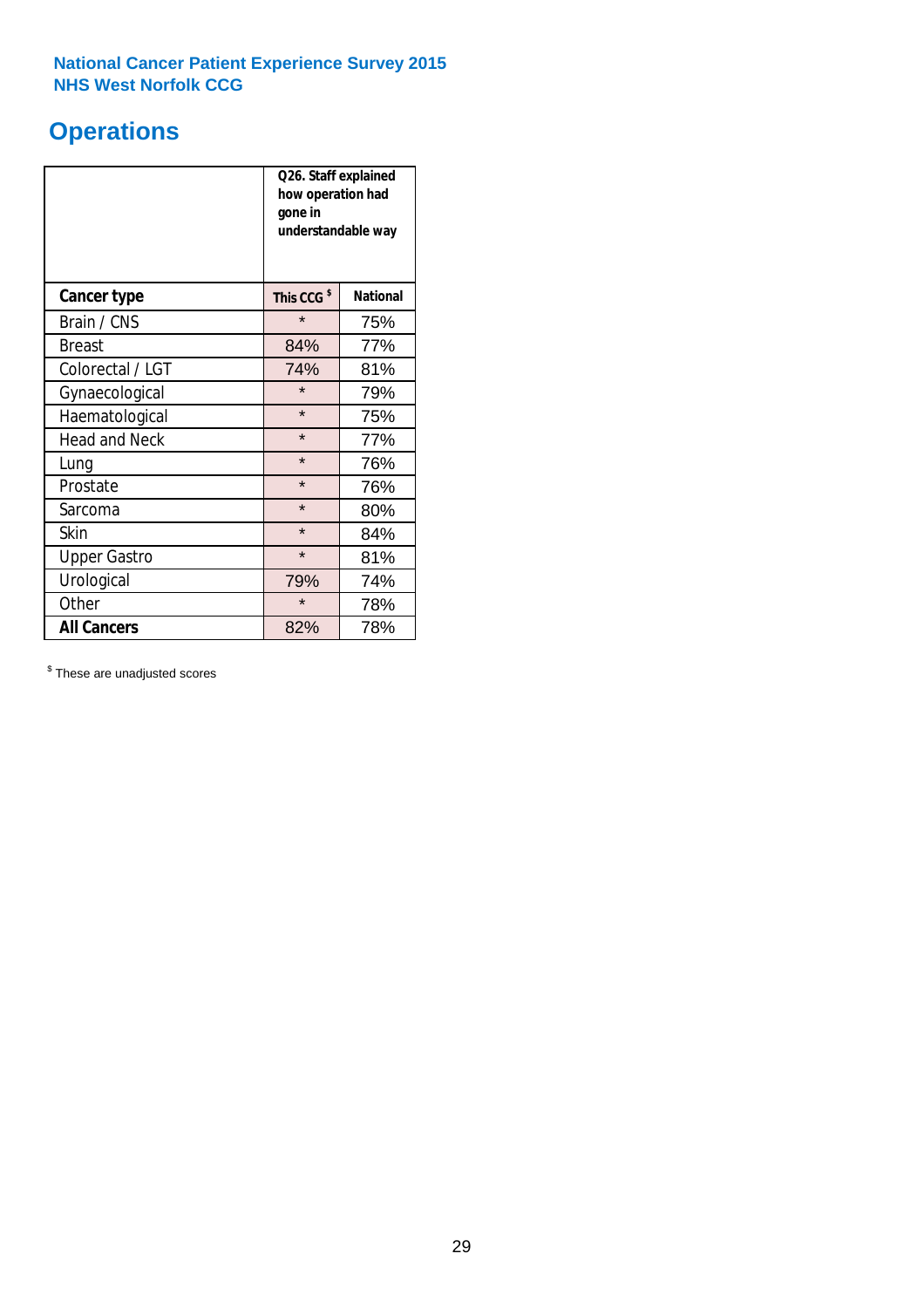### **Hospital care as an inpatient (Part 1 of 2)**

|                      |                        | Q28. Groups of doctors<br>or nurses did not talk<br>in front of patient as if<br>they were not there<br>them |                        | Q29. Patient had<br>confidence and trust in<br>all doctors treating | Q30. Patient's family<br>or someone close<br>definitely had<br>opportunity to talk to<br>doctor |                 | Q31. Patient had<br>confidence and trust in I<br>all ward nurses |                 |
|----------------------|------------------------|--------------------------------------------------------------------------------------------------------------|------------------------|---------------------------------------------------------------------|-------------------------------------------------------------------------------------------------|-----------------|------------------------------------------------------------------|-----------------|
| Cancer type          | This CCG <sup>\$</sup> | <b>National</b>                                                                                              | This CCG <sup>\$</sup> | <b>National</b>                                                     | This CCG <sup>\$</sup>                                                                          | <b>National</b> | This CCG <sup>\$</sup>                                           | <b>National</b> |
| Brain / CNS          | $\star$                | 68%                                                                                                          | $\star$                | 78%                                                                 | $\star$                                                                                         | 65%             | $\star$                                                          | 67%             |
| <b>Breast</b>        | 90%                    | 89%                                                                                                          | 81%                    | 86%                                                                 | 72%                                                                                             | 73%             | 56%                                                              | 74%             |
| Colorectal / LGT     | 70%                    | 75%                                                                                                          | 87%                    | 85%                                                                 | $\star$                                                                                         | 72%             | 52%                                                              | 68%             |
| Gynaecological       | $\star$                | 84%                                                                                                          | $\star$                | 86%                                                                 | $\star$                                                                                         | 71%             | $\star$                                                          | 69%             |
| Haematological       | 85%                    | 80%                                                                                                          | 96%                    | 81%                                                                 | 96%                                                                                             | 75%             | 92%                                                              | 73%             |
| <b>Head and Neck</b> | $\star$                | 79%                                                                                                          | $\star$                | 85%                                                                 | $\star$                                                                                         | 73%             | $\star$                                                          | 72%             |
| Lung                 | $\star$                | 75%                                                                                                          | $\star$                | 82%                                                                 | $\star$                                                                                         | 71%             | $\star$                                                          | 73%             |
| Prostate             | $\star$                | 84%                                                                                                          | $\star$                | 87%                                                                 | $\star$                                                                                         | 72%             | $\star$                                                          | 75%             |
| Sarcoma              | $\star$                | 82%                                                                                                          | $\star$                | 85%                                                                 | $\star$                                                                                         | 75%             | $\star$                                                          | 70%             |
| Skin                 | $\star$                | 85%                                                                                                          | $\star$                | 90%                                                                 | $\star$                                                                                         | 79%             | $\star$                                                          | 84%             |
| <b>Upper Gastro</b>  | $\star$                | 75%                                                                                                          | $\star$                | 83%                                                                 | $\star$                                                                                         | 72%             | $\star$                                                          | 70%             |
| Urological           | 86%                    | 80%                                                                                                          | 89%                    | 84%                                                                 | 75%                                                                                             | 67%             | 71%                                                              | 75%             |
| Other                | $\star$                | 79%                                                                                                          | $\star$                | 79%                                                                 | $\star$                                                                                         | 70%             | $\star$                                                          | 69%             |
| <b>All Cancers</b>   | 84%                    | 81%                                                                                                          | 88%                    | 84%                                                                 | 76%                                                                                             | 72%             | 70%                                                              | 72%             |

|                      | Q32. Always / nearly<br>always enough nurses<br>on duty |                 | Q33. All staff asked<br>patient what name<br>they preferred to be<br>called by |                 | Q34. Always given<br>enough privacy when<br>discussing condition or<br>treatment |                 | Q35. Patient was able<br>to discuss worries or<br>fears with staff during<br>visit |                 |
|----------------------|---------------------------------------------------------|-----------------|--------------------------------------------------------------------------------|-----------------|----------------------------------------------------------------------------------|-----------------|------------------------------------------------------------------------------------|-----------------|
| <b>Cancer type</b>   | This CCG <sup>\$</sup>                                  | <b>National</b> | This CCG <sup>\$</sup>                                                         | <b>National</b> | This CCG <sup>\$</sup>                                                           | <b>National</b> | This CCG <sup>\$</sup>                                                             | <b>National</b> |
| Brain / CNS          | $\star$                                                 | 64%             | $\star$                                                                        | 69%             | $\star$                                                                          | 80%             | $\star$                                                                            | 44%             |
| <b>Breast</b>        | 71%                                                     | 69%             | 74%                                                                            | 60%             | 83%                                                                              | 86%             | 63%                                                                                | 53%             |
| Colorectal / LGT     | 43%                                                     | 61%             | 74%                                                                            | 70%             | 78%                                                                              | 84%             | $\star$                                                                            | 54%             |
| Gynaecological       | $\star$                                                 | 65%             | $\star$                                                                        | 63%             | $\star$                                                                          | 82%             | $\star$                                                                            | 50%             |
| Haematological       | 73%                                                     | 63%             | 81%                                                                            | 67%             | 96%                                                                              | 86%             | 76%                                                                                | 55%             |
| <b>Head and Neck</b> | $\star$                                                 | 67%             | $\star$                                                                        | 66%             | $\star$                                                                          | 85%             | $\star$                                                                            | 50%             |
| Lung                 | $\star$                                                 | 68%             | $\star$                                                                        | 71%             | $\star$                                                                          | 84%             | $\star$                                                                            | 49%             |
| Prostate             | $\star$                                                 | 71%             | $\star$                                                                        | 67%             | $\star$                                                                          | 87%             | $\star$                                                                            | 52%             |
| Sarcoma              | $\star$                                                 | 68%             | $\star$                                                                        | 71%             | $\star$                                                                          | 87%             | $\star$                                                                            | 52%             |
| Skin                 | $\star$                                                 | 81%             | $\star$                                                                        | 67%             | $\star$                                                                          | 89%             | $\star$                                                                            | 61%             |
| <b>Upper Gastro</b>  | $\star$                                                 | 62%             | $\star$                                                                        | 75%             | $\star$                                                                          | 83%             | $\star$                                                                            | 53%             |
| Urological           | 69%                                                     | 68%             | 74%                                                                            | 71%             | 91%                                                                              | 84%             | $\star$                                                                            | 46%             |
| Other                | $\star$                                                 | 62%             | $\star$                                                                        | 66%             | $\star$                                                                          | 82%             | $\star$                                                                            | 48%             |
| <b>All Cancers</b>   | 63%                                                     | 66%             | 74%                                                                            | 67%             | 87%                                                                              | 85%             | 54%                                                                                | 52%             |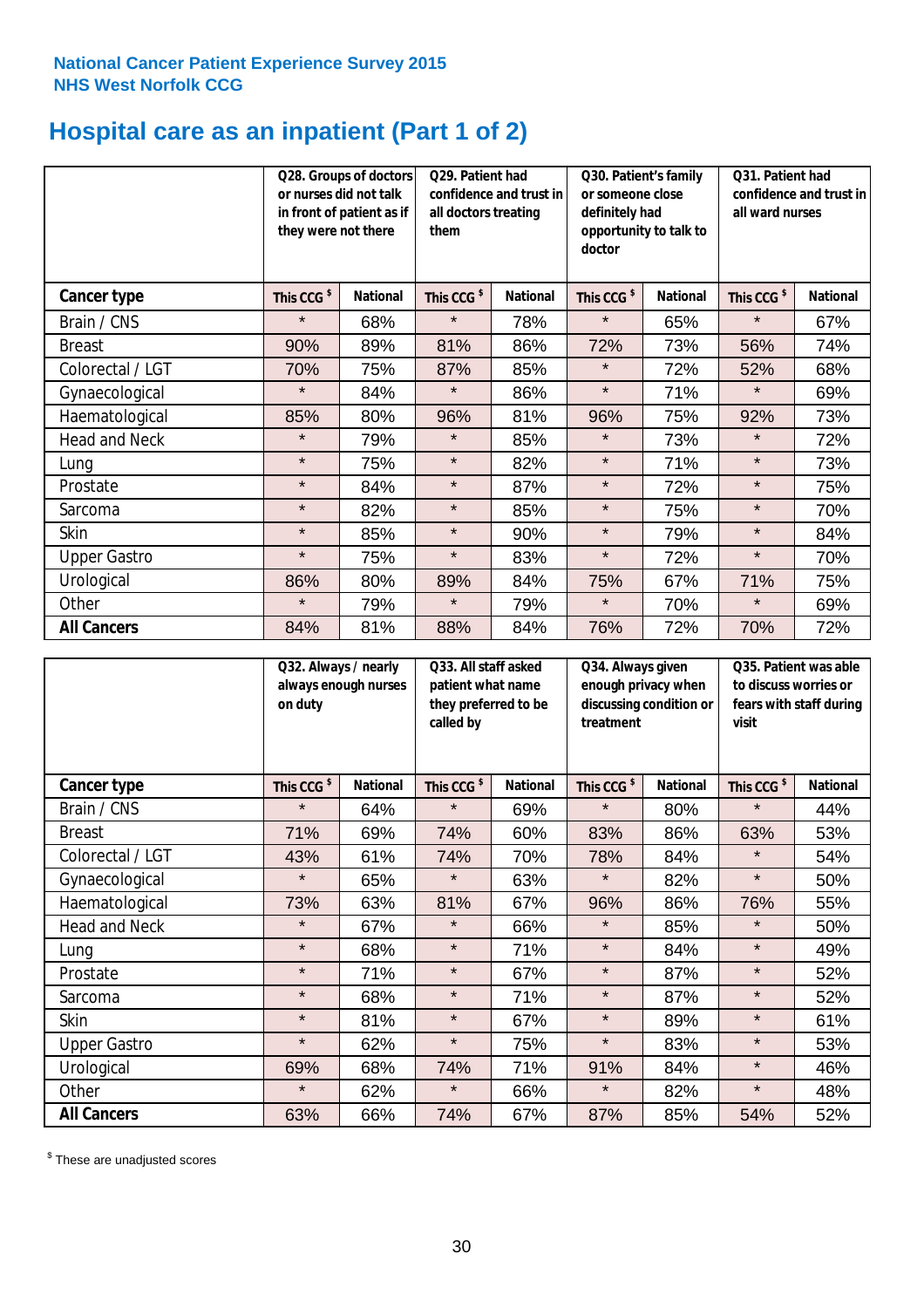### **Hospital care as an inpatient (Part 2 of 2)**

|                      | Q36. Hospital staff<br>definitely did<br>everything to help<br>control pain |                 | Q37. Always treated<br>with respect and<br>dignity by staff |                 | Q38. Given clear<br>written information<br>about what should /<br>should not do post<br>discharge |                 | Q39. Staff told patient<br>who to contact if<br>worried post discharge |                 |
|----------------------|-----------------------------------------------------------------------------|-----------------|-------------------------------------------------------------|-----------------|---------------------------------------------------------------------------------------------------|-----------------|------------------------------------------------------------------------|-----------------|
| Cancer type          | This CCG <sup>\$</sup>                                                      | <b>National</b> | This CCG <sup>\$</sup>                                      | <b>National</b> | This CCG <sup>\$</sup>                                                                            | <b>National</b> | This CCG <sup>\$</sup>                                                 | <b>National</b> |
| Brain / CNS          | $\star$                                                                     | 82%             | $\star$                                                     | 84%             | $\star$                                                                                           | 79%             | $\star$                                                                | 91%             |
| <b>Breast</b>        | 85%                                                                         | 86%             | 90%                                                         | 88%             | 80%                                                                                               | 90%             | 98%                                                                    | 95%             |
| Colorectal / LGT     | 76%                                                                         | 84%             | 74%                                                         | 86%             | 77%                                                                                               | 83%             | 91%                                                                    | 94%             |
| Gynaecological       | $\star$                                                                     | 83%             | $\star$                                                     | 85%             | $\star$                                                                                           | 86%             | $\star$                                                                | 93%             |
| Haematological       | $\star$                                                                     | 84%             | 100%                                                        | 89%             | 86%                                                                                               | 79%             | 96%                                                                    | 95%             |
| <b>Head and Neck</b> | $\star$                                                                     | 84%             | $\star$                                                     | 88%             | $\star$                                                                                           | 86%             | $\star$                                                                | 92%             |
| Lung                 | $\star$                                                                     | 83%             | $\star$                                                     | 87%             | $\star$                                                                                           | 81%             | $\star$                                                                | 92%             |
| Prostate             | $\star$                                                                     | 85%             | $\star$                                                     | 91%             | $\star$                                                                                           | 87%             | $\star$                                                                | 94%             |
| Sarcoma              | $\star$                                                                     | 86%             | $\star$                                                     | 91%             | $\star$                                                                                           | 83%             | $\star$                                                                | 94%             |
| Skin                 | $\star$                                                                     | 88%             | $\star$                                                     | 93%             | $\star$                                                                                           | 91%             | $\star$                                                                | 97%             |
| <b>Upper Gastro</b>  | $\star$                                                                     | 83%             | $\star$                                                     | 86%             | $\star$                                                                                           | 79%             | $\star$                                                                | 93%             |
| Urological           | 75%                                                                         | 80%             | 83%                                                         | 88%             | 88%                                                                                               | 83%             | 94%                                                                    | 90%             |
| Other                | $\star$                                                                     | 82%             | $\star$                                                     | 85%             | $\star$                                                                                           | 80%             | $\star$                                                                | 92%             |
| <b>All Cancers</b>   | 83%                                                                         | 84%             | 87%                                                         | 87%             | 83%                                                                                               | 84%             | 93%                                                                    | 94%             |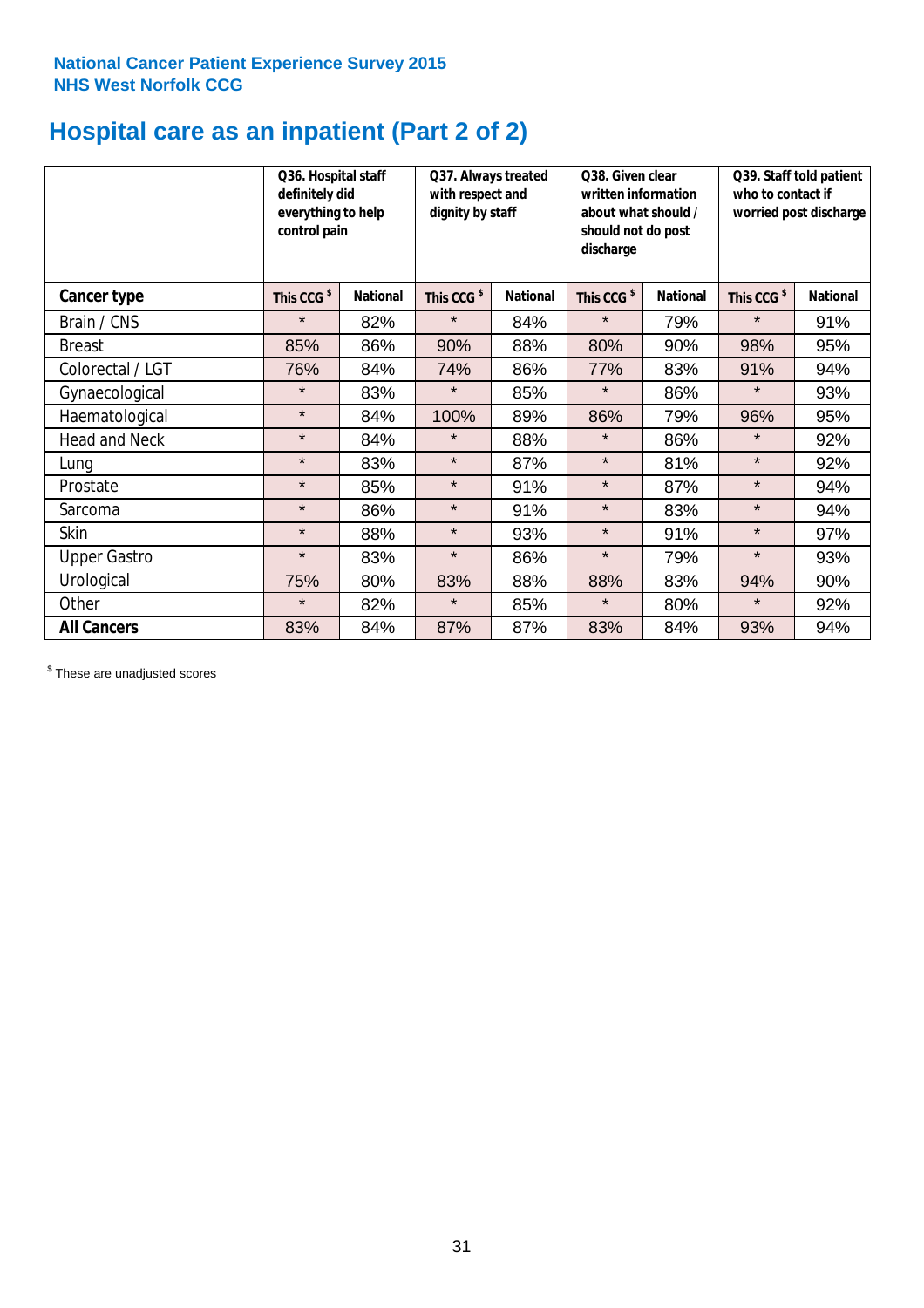# **Hospital care as a day patient / outpatient**

|                      | to discuss worries or<br>visit | Q41. Patient was able<br>fears with staff during | Q42. Doctor had the<br>right notes and other<br>documentation with<br>them |                 | Q44. Beforehand<br>patient had all<br>information needed<br>about radiotherapy<br>treatment |                 | Q45. Patient given<br>understandable<br>information about<br>whether radiotherapy<br>was working |                 |
|----------------------|--------------------------------|--------------------------------------------------|----------------------------------------------------------------------------|-----------------|---------------------------------------------------------------------------------------------|-----------------|--------------------------------------------------------------------------------------------------|-----------------|
| Cancer type          | This CCG <sup>\$</sup>         | <b>National</b>                                  | This CCG <sup>\$</sup>                                                     | <b>National</b> | This CCG <sup>\$</sup>                                                                      | <b>National</b> | This CCG <sup>\$</sup>                                                                           | <b>National</b> |
| Brain / CNS          | $\star$                        | 65%                                              | $\star$                                                                    | 94%             | $\star$                                                                                     | 85%             | $\star$                                                                                          | 52%             |
| <b>Breast</b>        | 70%                            | 70%                                              | 94%                                                                        | 95%             | 91%                                                                                         | 87%             | $\star$                                                                                          | 60%             |
| Colorectal / LGT     | 73%                            | 73%                                              | 100%                                                                       | 95%             | $\star$                                                                                     | 85%             | $\star$                                                                                          | 55%             |
| Gynaecological       | $\star$                        | 70%                                              | 100%                                                                       | 96%             | $\star$                                                                                     | 85%             | $\star$                                                                                          | 64%             |
| Haematological       | 95%                            | 74%                                              | 100%                                                                       | 97%             | $\star$                                                                                     | 82%             | $\star$                                                                                          | 64%             |
| <b>Head and Neck</b> | $\star$                        | 69%                                              | $\star$                                                                    | 95%             | $\star$                                                                                     | 86%             | $\star$                                                                                          | 60%             |
| Lung                 | $\star$                        | 69%                                              | $\star$                                                                    | 96%             | $\star$                                                                                     | 86%             | $\star$                                                                                          | 59%             |
| Prostate             | 75%                            | 69%                                              | 97%                                                                        | 95%             | $\star$                                                                                     | 88%             | $\star$                                                                                          | 61%             |
| Sarcoma              | $\star$                        | 68%                                              | $\star$                                                                    | 97%             | n.a.                                                                                        | 88%             | n.a.                                                                                             | 63%             |
| Skin                 | $\star$                        | 73%                                              | $\star$                                                                    | 96%             | n.a.                                                                                        | 81%             | n.a.                                                                                             | 63%             |
| <b>Upper Gastro</b>  | $\star$                        | 68%                                              | $\star$                                                                    | 95%             | $\star$                                                                                     | 85%             | $\star$                                                                                          | 57%             |
| Urological           | 77%                            | 65%                                              | 97%                                                                        | 95%             | $\star$                                                                                     | 81%             | $\star$                                                                                          | 53%             |
| Other                | 66%                            | 67%                                              | 100%                                                                       | 95%             | $\star$                                                                                     | 83%             | $\star$                                                                                          | 59%             |
| <b>All Cancers</b>   | 76%                            | 70%                                              | 98%                                                                        | 96%             | 91%                                                                                         | 86%             | 75%                                                                                              | 60%             |

|                      | O47. Beforehand<br>patient had all<br>information needed<br>about chemotherapy<br>treatment |                 | Q48. Patient given<br>understandable<br>information about<br>whether<br>chemotherapy was<br>working |                 |  |
|----------------------|---------------------------------------------------------------------------------------------|-----------------|-----------------------------------------------------------------------------------------------------|-----------------|--|
| <b>Cancer type</b>   | This CCG <sup>\$</sup>                                                                      | <b>National</b> | This CCG <sup>\$</sup>                                                                              | <b>National</b> |  |
| Brain / CNS          | $\star$                                                                                     | 82%             | $\star$                                                                                             | 57%             |  |
| <b>Breast</b>        | 76%                                                                                         | 83%             | 64%                                                                                                 | 62%             |  |
| Colorectal / LGT     | $\star$                                                                                     | 86%             | $\star$                                                                                             | 65%             |  |
| Gynaecological       | $\star$                                                                                     | 86%             | $\star$                                                                                             | 68%             |  |
| Haematological       | 98%<br>85%                                                                                  |                 | 88%                                                                                                 | 75%             |  |
| <b>Head and Neck</b> | $\star$                                                                                     | 80%             | $\star$                                                                                             | 52%             |  |
| Lung                 | $\star$                                                                                     | 85%             | $\star$                                                                                             | 68%             |  |
| Prostate             | $\star$                                                                                     | 83%             | $\star$                                                                                             | 69%             |  |
| Sarcoma              | $\star$                                                                                     | 82%             | $\star$                                                                                             | 70%             |  |
| Skin                 | n.a.                                                                                        | 92%             | n.a.                                                                                                | 80%             |  |
| <b>Upper Gastro</b>  | $\star$                                                                                     | 83%             | $\star$                                                                                             | 64%             |  |
| Urological           | $\star$                                                                                     | 83%             |                                                                                                     | 66%             |  |
| Other                | $\star$                                                                                     | 85%             | $\star$                                                                                             | 70%             |  |
| <b>All Cancers</b>   | 87%                                                                                         | 84%             | 77%                                                                                                 | 68%             |  |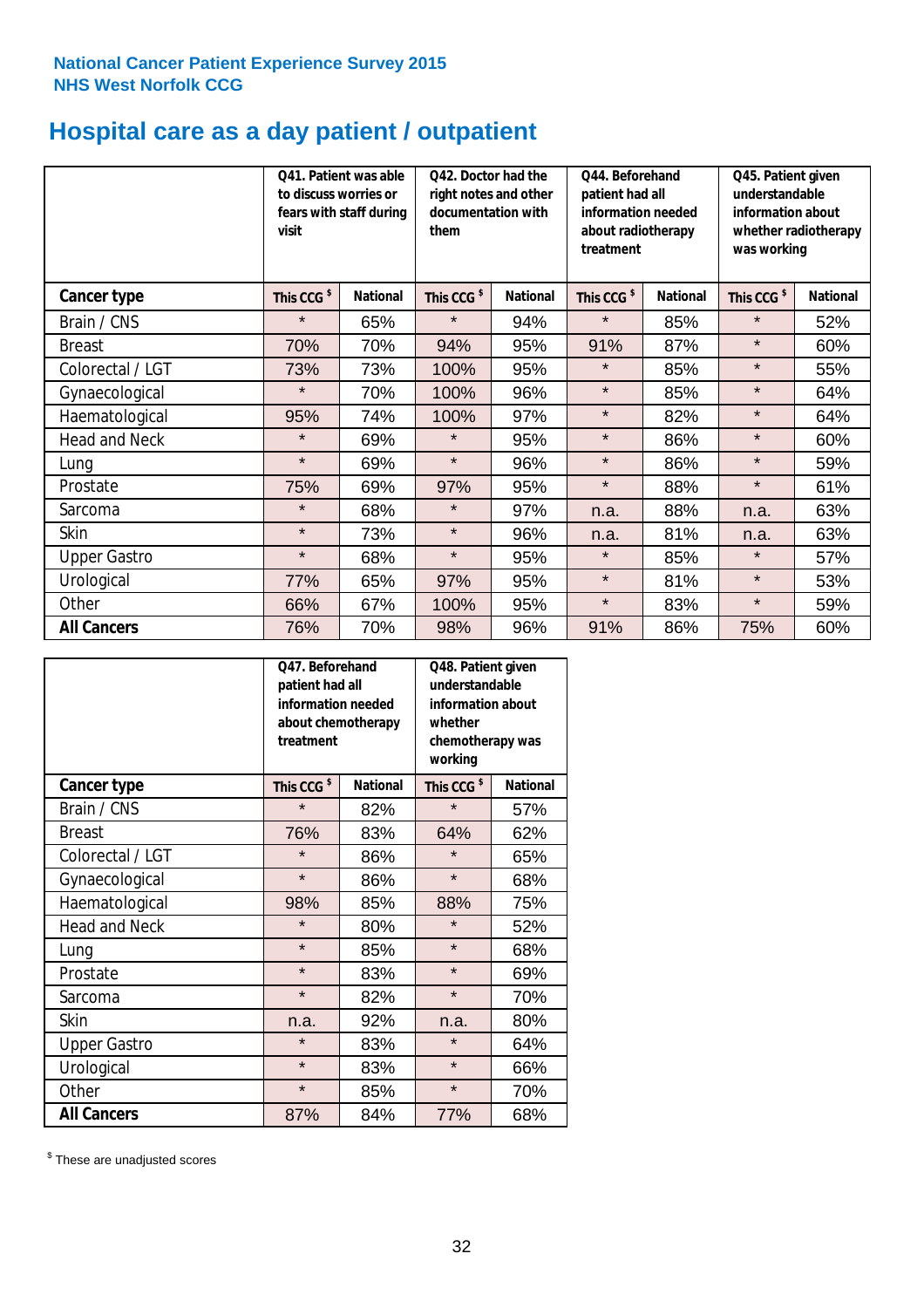### **Home care and support**

|                      | Q49. Hospital staff<br>gave family or | someone close all the<br>information needed to<br>help with care at home | Q50. Patient definitely<br>given enough support<br>from health or social<br>services during<br>treatment |                 | Q51. Patient definitely<br>given enough support<br>from health or social<br>services after<br>treatment |                 |
|----------------------|---------------------------------------|--------------------------------------------------------------------------|----------------------------------------------------------------------------------------------------------|-----------------|---------------------------------------------------------------------------------------------------------|-----------------|
| <b>Cancer type</b>   | This CCG <sup>\$</sup>                | <b>National</b><br>This CCG <sup>\$</sup>                                |                                                                                                          | <b>National</b> | This CCG <sup>\$</sup>                                                                                  | <b>National</b> |
| Brain / CNS          | $\star$                               | 56%                                                                      | $\star$                                                                                                  | 44%             | n.a.                                                                                                    | 44%             |
| <b>Breast</b>        | 61%                                   | 57%                                                                      | 58%                                                                                                      | 54%             | $\star$                                                                                                 | 40%             |
| Colorectal / LGT     | 65%                                   | 60%                                                                      | 67%                                                                                                      | 62%             | $\star$                                                                                                 | 52%             |
| Gynaecological       | $\star$                               | 56%                                                                      | $\star$                                                                                                  | 52%             | $\star$                                                                                                 | 42%             |
| Haematological       | 80%                                   | 60%                                                                      | 61%                                                                                                      | 52%             | $\star$                                                                                                 | 43%             |
| <b>Head and Neck</b> | $\star$                               | 59%                                                                      | $\star$                                                                                                  | 53%             | $\star$                                                                                                 | 50%             |
| Lung                 | $\star$                               | 57%                                                                      | $\star$                                                                                                  | 52%             | $\star$                                                                                                 | 42%             |
| Prostate             | 61%                                   | 55%                                                                      | $\star$                                                                                                  | 47%             | $\star$                                                                                                 | 43%             |
| Sarcoma              | $\star$                               | 59%                                                                      | n.a.                                                                                                     | 58%             | n.a.                                                                                                    | 53%             |
| Skin                 | $\star$                               | 67%                                                                      | $\star$                                                                                                  | 58%             | n.a.                                                                                                    | 61%             |
| <b>Upper Gastro</b>  | $\star$                               | 59%                                                                      | $\star$                                                                                                  | 54%             | $\star$                                                                                                 | 45%             |
| Urological           | 56%                                   | 55%                                                                      | $\star$                                                                                                  | 47%             | $\star$                                                                                                 | 44%             |
| Other                | 58%                                   | 54%                                                                      | $\star$                                                                                                  | 55%             | $\star$                                                                                                 | 48%             |
| <b>All Cancers</b>   | 64%                                   | 58%                                                                      | 58%                                                                                                      | 54%             | 41%                                                                                                     | 45%             |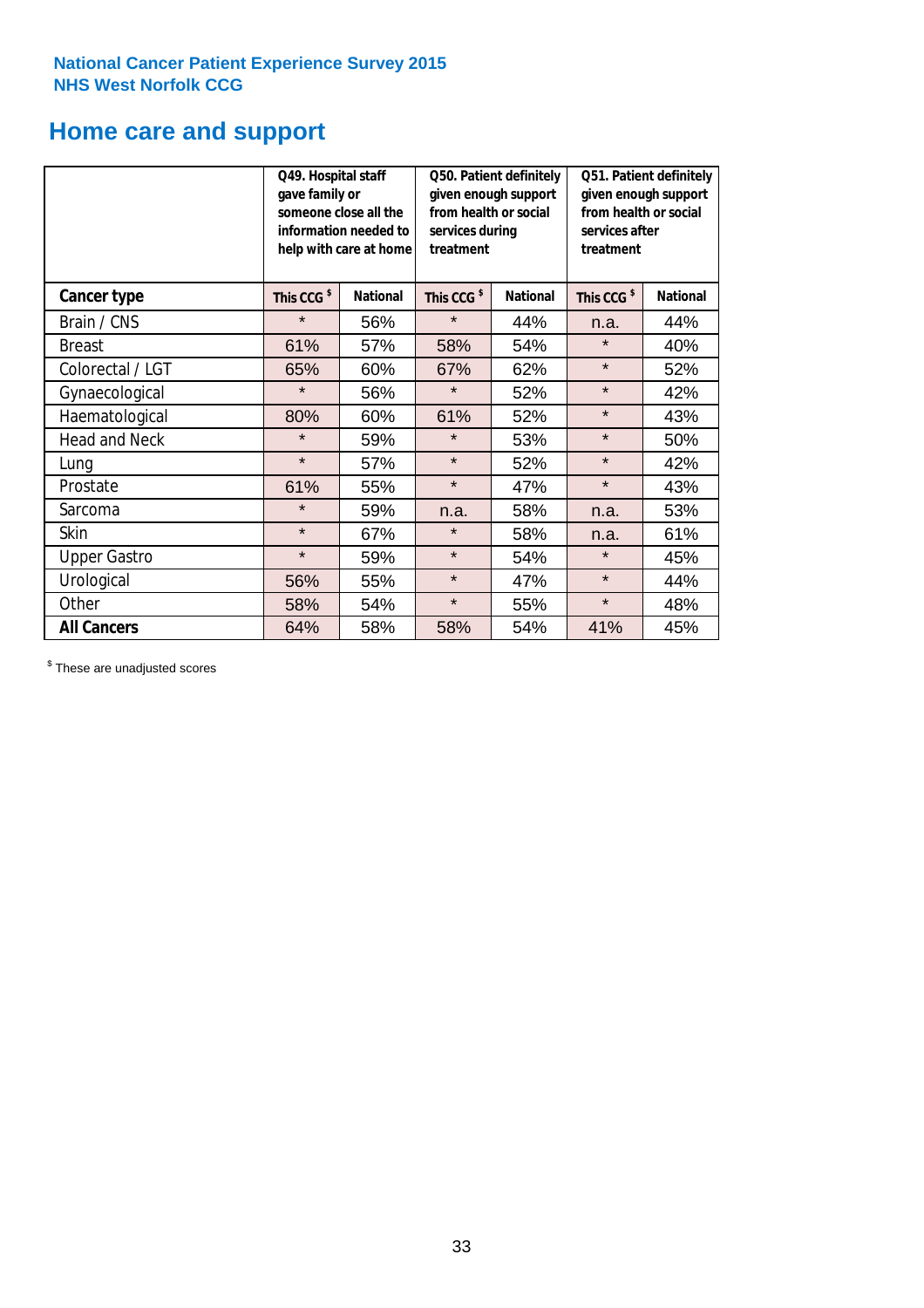### **Care from your general practice**

|                      | information about<br>treatment | Q52. GP given enough<br>patient's condition and | O53. Practice staff<br>definitely did<br>everything they could<br>to support patient |                 |  |
|----------------------|--------------------------------|-------------------------------------------------|--------------------------------------------------------------------------------------|-----------------|--|
| <b>Cancer type</b>   | This CCG <sup>\$</sup>         | <b>National</b>                                 | This CCG <sup>\$</sup>                                                               | <b>National</b> |  |
| Brain / CNS          | $\star$                        | 94%                                             | $\star$                                                                              | 59%             |  |
| <b>Breast</b>        | 98%                            | 96%                                             | 76%                                                                                  | 63%             |  |
| Colorectal / LGT     | 93%                            | 95%                                             | 65%                                                                                  | 63%             |  |
| Gynaecological       | $\star$                        | 95%                                             | $\star$                                                                              | 59%             |  |
| Haematological       | 93%                            | 96%                                             | 75%                                                                                  | 61%             |  |
| <b>Head and Neck</b> | $\star$                        | 93%                                             | $\star$                                                                              | 60%             |  |
| Lung                 | $\star$                        | 95%                                             | $\star$                                                                              | 62%             |  |
| Prostate             | 95%                            | 95%                                             | 63%                                                                                  | 67%             |  |
| Sarcoma              | $\star$                        | 97%                                             | $\star$                                                                              | 65%             |  |
| Skin                 | $\star$                        | 97%                                             | $\star$                                                                              | 71%             |  |
| <b>Upper Gastro</b>  | $\star$                        | 94%                                             | $\star$                                                                              | 62%             |  |
| Urological           | 92%                            | 95%                                             | 73%                                                                                  | 64%             |  |
| Other                | 97%                            | 95%                                             | 85%                                                                                  | 61%             |  |
| <b>All Cancers</b>   | 95%                            | 95%                                             | 71%                                                                                  | 63%             |  |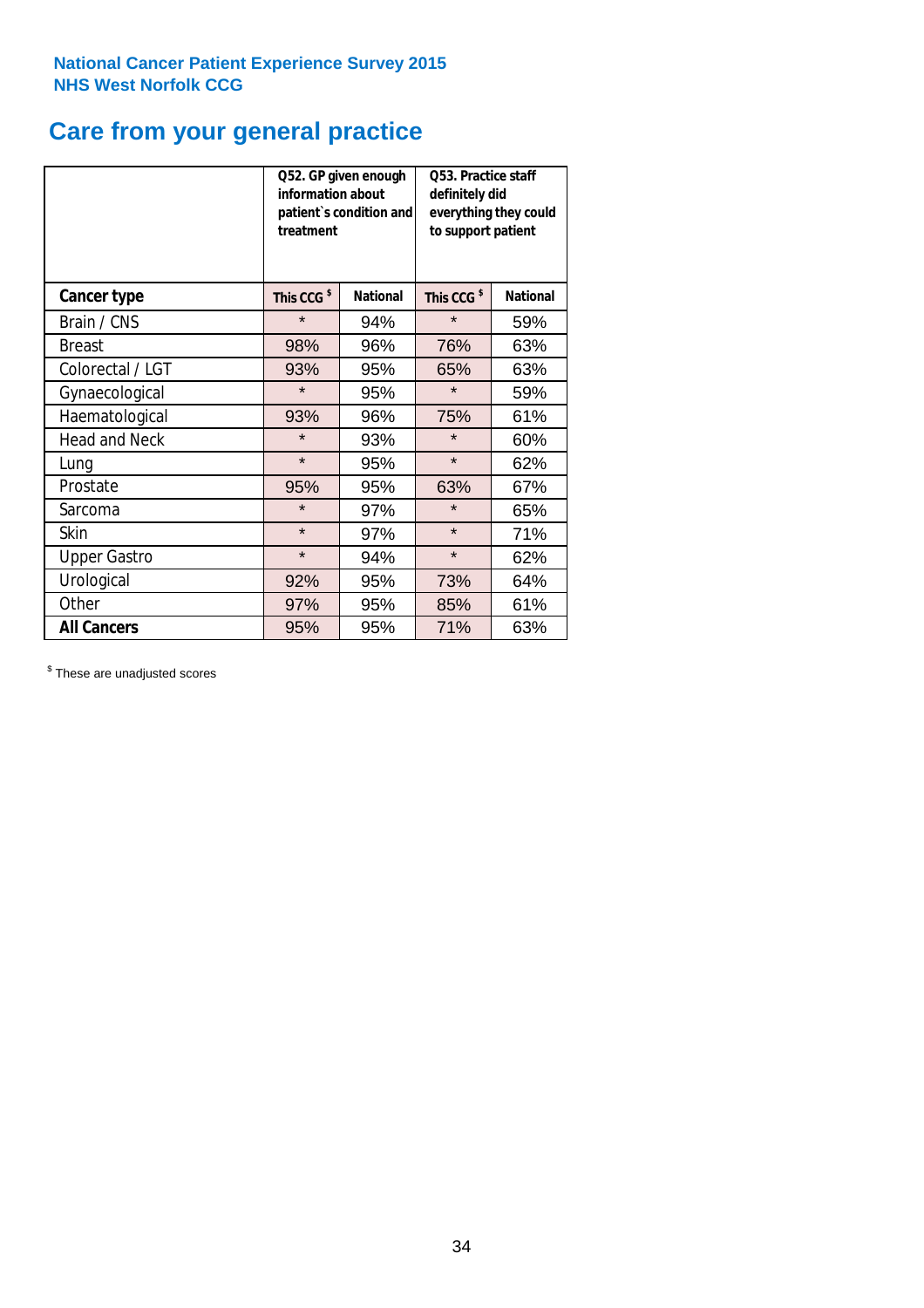### **Your overall NHS care**

|                      | Q54. Hospital and<br>community staff<br>always worked well<br>together |                 | Q55. Patient given a<br>care plan |                 | Q56. Overall the<br>administration of the<br>care was very good /<br>qood |                 | Q57. Length of time for<br>attending clinics and<br>appointments was<br>right |                 |
|----------------------|------------------------------------------------------------------------|-----------------|-----------------------------------|-----------------|---------------------------------------------------------------------------|-----------------|-------------------------------------------------------------------------------|-----------------|
| Cancer type          | This CCG <sup>\$</sup>                                                 | <b>National</b> | This CCG <sup>\$</sup>            | <b>National</b> | This CCG <sup>\$</sup>                                                    | <b>National</b> | This CCG <sup>\$</sup>                                                        | <b>National</b> |
| Brain / CNS          | $\star$                                                                | 45%             | $\star$                           | 29%             | $\star$                                                                   | 84%             | $\star$                                                                       | 60%             |
| <b>Breast</b>        | 67%                                                                    | 60%             | 34%                               | 35%             | 87%                                                                       | 90%             | 80%                                                                           | 64%             |
| Colorectal / LGT     | 61%                                                                    | 60%             | 33%                               | 36%             | 94%                                                                       | 88%             | 81%                                                                           | 68%             |
| Gynaecological       | $\star$                                                                | 58%             | $\star$                           | 29%             | 100%                                                                      | 89%             | 76%                                                                           | 66%             |
| Haematological       | 77%                                                                    | 63%             | 49%                               | 33%             | 96%                                                                       | 92%             | 69%                                                                           | 62%             |
| <b>Head and Neck</b> | $\star$                                                                | 58%             | $\star$                           | 34%             | $\star$                                                                   | 89%             | $\star$                                                                       | 65%             |
| Lung                 | $\star$                                                                | 63%             | $\star$                           | 32%             | $\star$                                                                   | 89%             | $\star$                                                                       | 70%             |
| Prostate             | 62%                                                                    | 63%             | 45%                               | 36%             | 69%                                                                       | 87%             | 70%                                                                           | 71%             |
| Sarcoma              | $\star$                                                                | 60%             | $\star$                           | 31%             | $\star$                                                                   | 90%             | $\star$                                                                       | 63%             |
| Skin                 | $\star$                                                                | 69%             | $\star$                           | 39%             | $\star$                                                                   | 89%             | $\star$                                                                       | 73%             |
| <b>Upper Gastro</b>  | $\star$                                                                | 58%             | $\star$                           | 36%             | $\star$                                                                   | 88%             | $\star$                                                                       | 66%             |
| Urological           | 56%                                                                    | 62%             | 30%                               | 26%             | 81%                                                                       | 84%             | 83%                                                                           | 73%             |
| Other                | 75%                                                                    | 56%             | 31%                               | 29%             | 85%                                                                       | 87%             | 68%                                                                           | 61%             |
| <b>All Cancers</b>   | 67%                                                                    | 61%             | 37%                               | 33%             | 86%                                                                       | 89%             | 75%                                                                           | 66%             |

|                      | Q58. Taking part in<br>cancer research | discussed with patient | Q59. Patient's average<br>rating of care scored<br>from very poor to very<br>good |                 |  |
|----------------------|----------------------------------------|------------------------|-----------------------------------------------------------------------------------|-----------------|--|
| <b>Cancer type</b>   | This CCG <sup>\$</sup>                 | <b>National</b>        | This CCG <sup>\$</sup>                                                            | <b>National</b> |  |
| Brain / CNS          | $\star$                                | 32%                    | $\star$                                                                           | 8.5             |  |
| <b>Breast</b>        | 20%                                    | 28%                    | 8.9                                                                               | 8.8             |  |
| Colorectal / LGT     | 17%                                    | 22%                    | 8.9                                                                               | 8.7             |  |
| Gynaecological       | 52%                                    | 27%                    | $\star$                                                                           | 8.7             |  |
| Haematological       | 38%                                    | 36%                    | 9.2                                                                               | 8.8             |  |
| <b>Head and Neck</b> | $\star$                                | 21%                    | $\star$                                                                           | 8.6             |  |
| Lung                 | $\star$                                | 34%                    | $\star$                                                                           | 8.6             |  |
| Prostate             | 30%                                    | 35%                    | 8.2                                                                               | 8.6             |  |
| Sarcoma              | $\star$                                | 29%                    | $\star$                                                                           | 8.7             |  |
| Skin                 | $\star$                                | 17%                    | $\star$                                                                           | 8.9             |  |
| <b>Upper Gastro</b>  | $\star$                                | 30%                    | $\star$                                                                           | 8.6             |  |
| Urological           | 20%                                    | 14%                    | 8.6                                                                               | 8.5             |  |
| Other                | 26%                                    | 31%                    | 8.8                                                                               | 8.6             |  |
| <b>All Cancers</b>   | 27%                                    | 28%                    | 8.7                                                                               | 8.7             |  |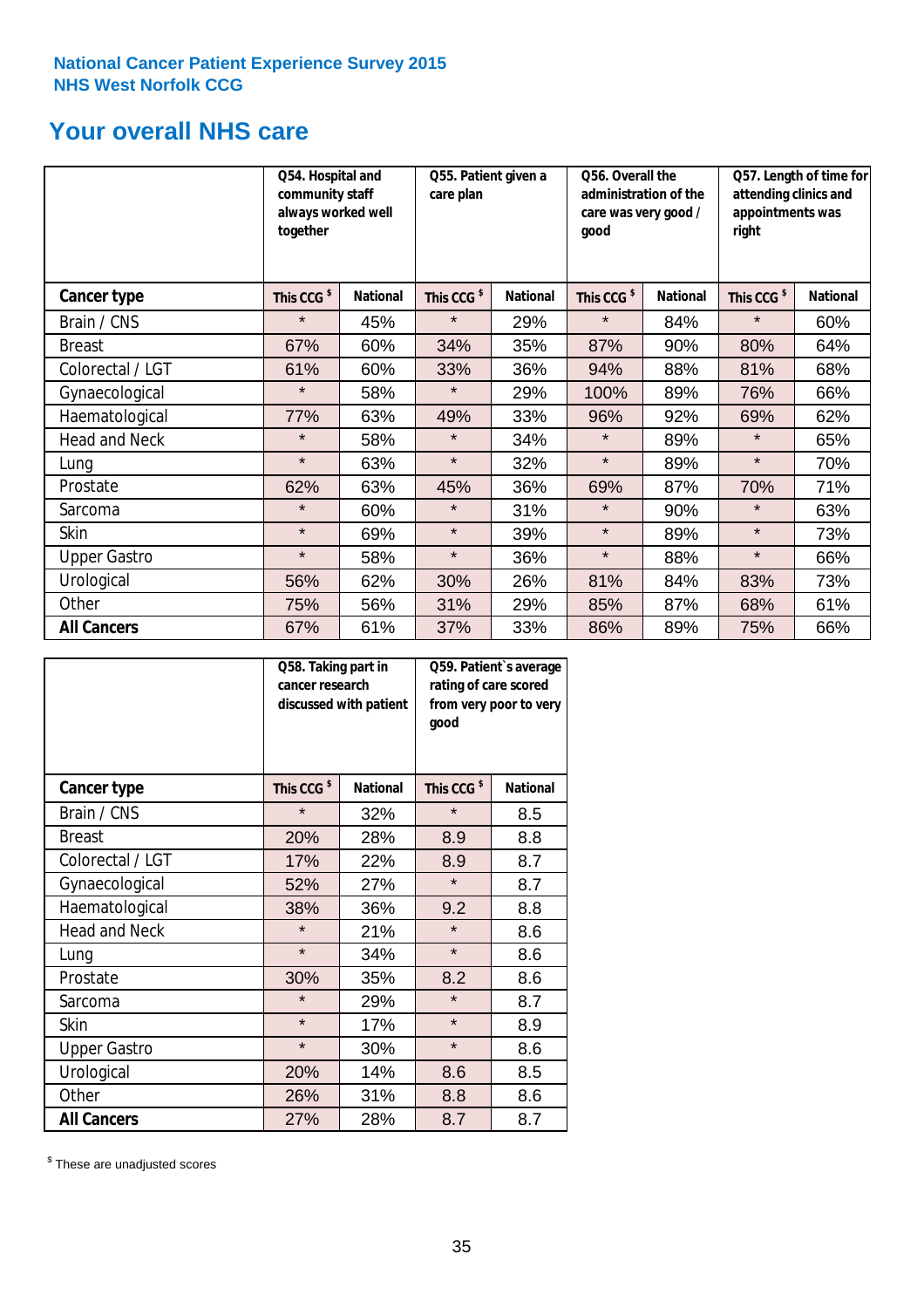### **Annex**

### **Methodology**

The sample for the survey included all adult (aged 16 and over) NHS patients, with a confirmed primary diagnosis of cancer, discharged from an NHS Trust after an inpatient episode or day case attendance for cancer related treatment in the months of April, May and June 2015.

The patients included in the sample had relevant cancer ICD10 codes (C00-99 excluding C44 and C84, and D05) in the first diagnosis field of their patient records, applied to their patient files by the relevant NHS Trust, and were alive at the point at which fieldwork commenced. Deceased checks were undertaken on up to three occasions during fieldwork, to ensure that questionnaires were not sent to patients who had died since their treatment.

Trust samples were checked rigorously for duplicates and patient lists were also de-duplicated nationally to ensure that patients did not receive multiple copies of questionnaires.

The fieldwork for the survey was undertaken between October 2015 and March 2016.

For the first time, the survey used a mixed mode methodology. Questionnaires were sent by post with two reminders where necesssary, but also included an option to complete online. A Freephone helpline was available for respondents to ask questions about the survey, to enable them to complete their questionnaires over the phone, and to provide access to a translation and interpreting facility for those whose first language was not English.

The Health Research Authority supported the survey by granting Section 251 approval.

#### **Further information**

Further information on survey methodology, as well as all of the national and local reports and data, is available at www.ncpes.co.uk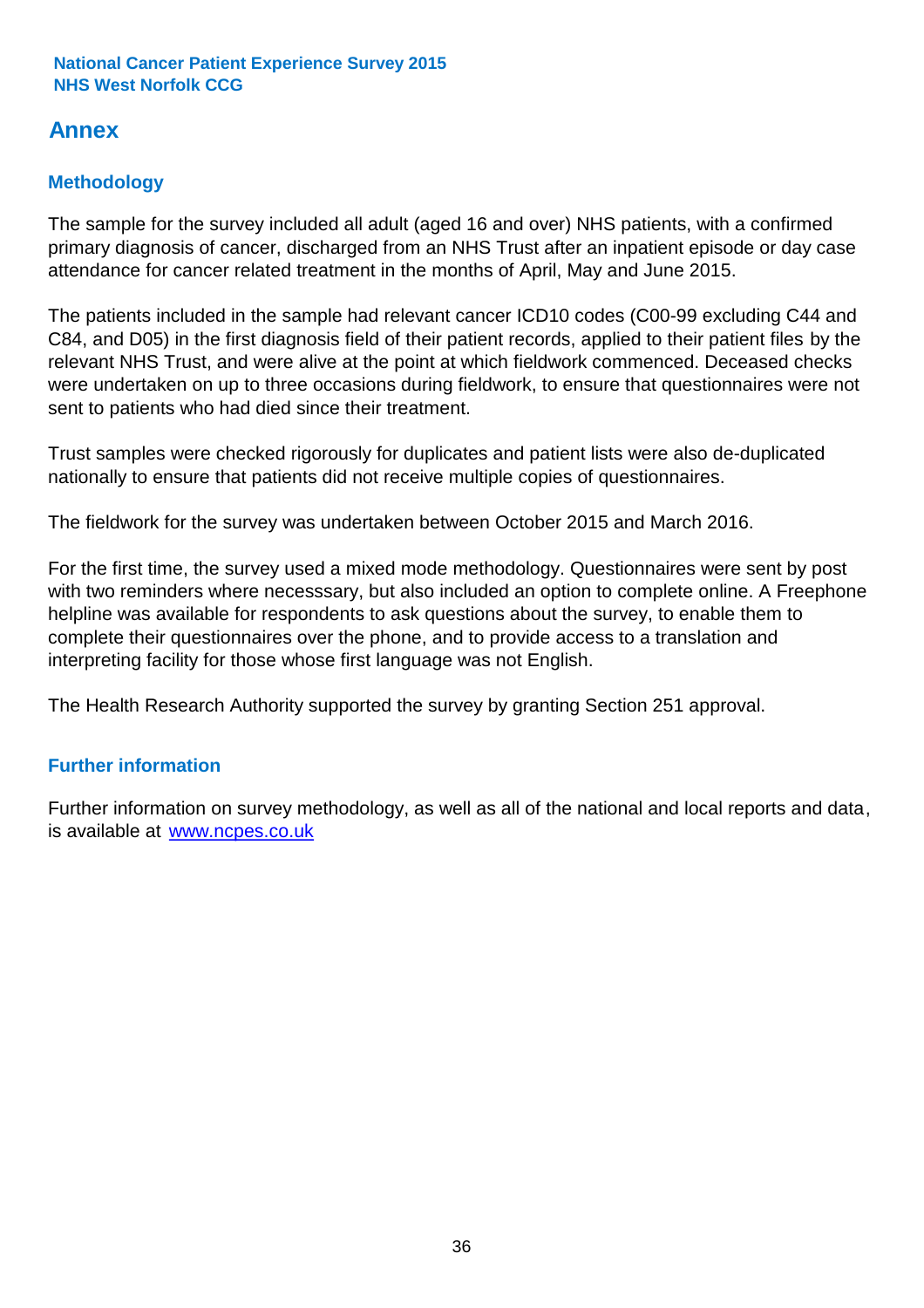#### **Redevelopment of the 2015 survey**

A number of significant changes have been made to the National Cancer Patient Experience Survey in 2015:

- the length of the questionnaire has been reduced
- response options have been reviewed and changed to make them consistent throughout the survey
- some of the questions and / or answer options have been changed so that they are now in line with questions in other patient surveys (e.g. the Care Quality Commission national patient surveys), to improve comparability between them
- the topic areas within the questionnaire have been redesigned to capture the whole patient journey.

There are 50 questions in the questionnaire that relate directly to patient experience. Of these, 14 remain unchanged from previous years; and a further 21 have been slightly amended. We draw caution in directly comparing data from the 2015 survey to the findings of the previous CPES surveys, even for identical questions. Changes in the structure of the survey instrument (questionnaire) and also the administration of the survey (calendar period and length of time from sampling to field work start and completion) may influence nationwide averages, although these features will not greatly impact on relative comparisons (e.g. between patient groups or hospitals).

The other 15 questions are either new or substantially changed from previous years.

It is expected that there will be few, if any changes, to the questionnaire going forward so we will be able to compare the results year on year. Where changes are necessary they are expected to be for methodological reasons or to improve question reliability.

Another significant change in 2015 is that an online version of the questionnaire has been developed. The online version was developed to make the questionnaire more accessible for respondents. This may have an impact on the demographic characteristics of the respondents. This may be an improvement if previously underrepresented groups have responded. However, changes to the demographics of respondents may have implications on the overall results - and again, leads us to draw caution in directly comparing results with previous years.

#### **Official Statistics**

The 2015 survey data has been published for the first time as Official Statistics. The 2015 survey data has been produced and published in line with the Code of Practice for Official Statistics.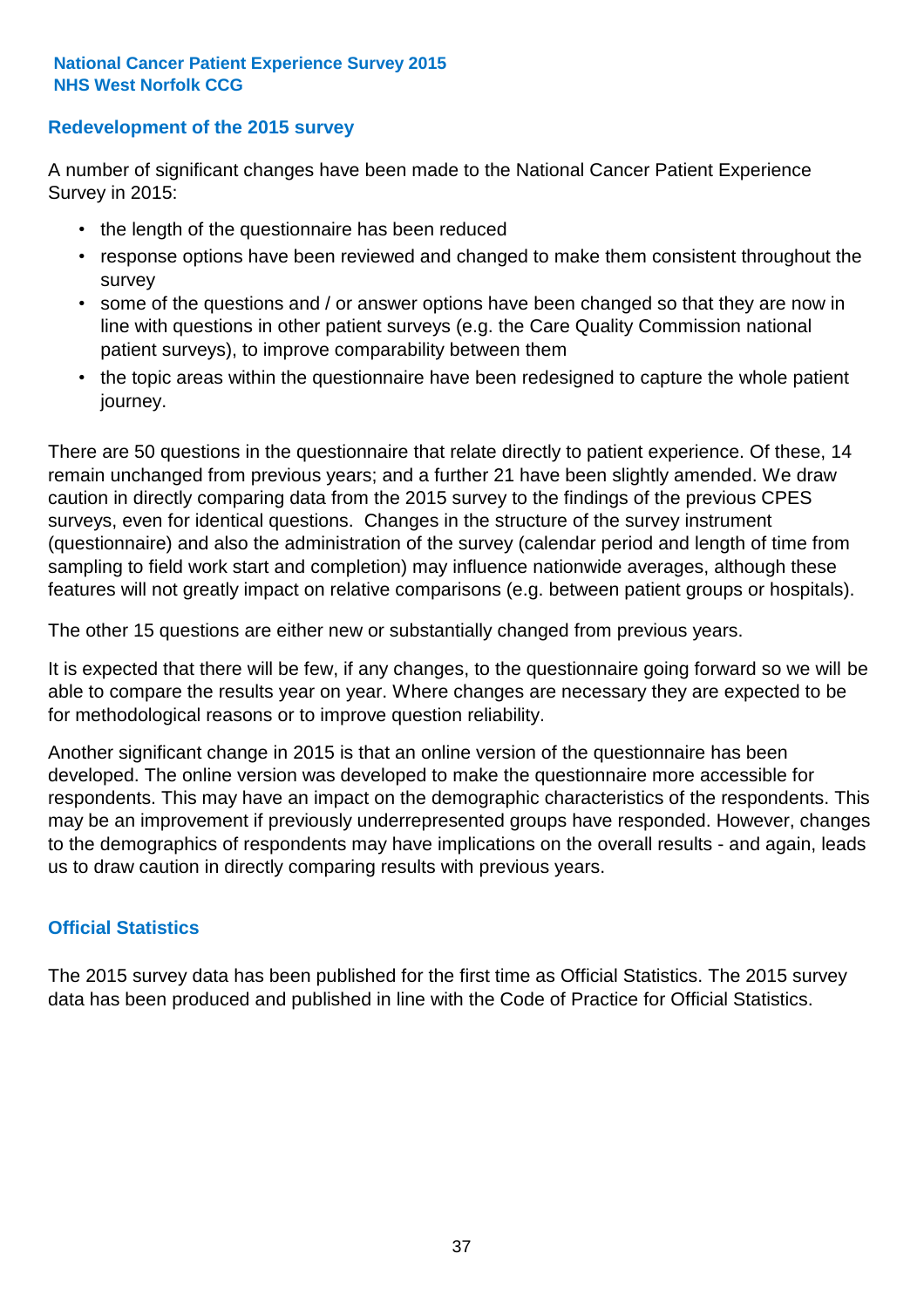#### **Scoring methodologies**

49 of the 50 questions relating directly to patient experience have been summarised as the score of the percentage of patients who reported a positive experience. For example:

- question 6 asks: "Overall, how did you feel about the length of time you had to wait for your test to be done?". Responses have been recorded as positive only for those patients who selected the first option ("It was about right")
- question 11 asks: "When you were told you had cancer, were you given written information about the type of cancer you had?". Responses have been recorded as positive only for those patients who selected the first option ("Yes, and it was easy to understand").

Where options do not provide any information on positive/negative patient experience (e.g. "Don't know / can't remember"), they are excluded from the score.

The other question (question 59) asks respondents to rate their overall care on a scale of 0 to 10. Scores have been given as an average on this scale.

A copy of the 2015 questionnaire, marked up with all of these scoring conventions, is available at www.ncpes.co.uk

Further details on the scoring methodology can be found in the technical document for the survey, available at <u>www.ncpes.co.uk</u>

#### **Case-mix adjustment**

For the first time in 2015, case-mix adjusted findings are being presented alongside unadjusted results for CCGs. Case-mix adjustment allows us to account for the impact that differing patient populations might have on results. By using the case-mix adjusted estimates we can obtain a greater understanding of how a CCG is performing given their patient population.

The factors taken into account in this case-mix adjustment are gender, age, ethnic group, deprivation, and tumour group.

For further details on case-mix adjustment, please refer to the technical document for the survey, available at www.ncpes.co.uk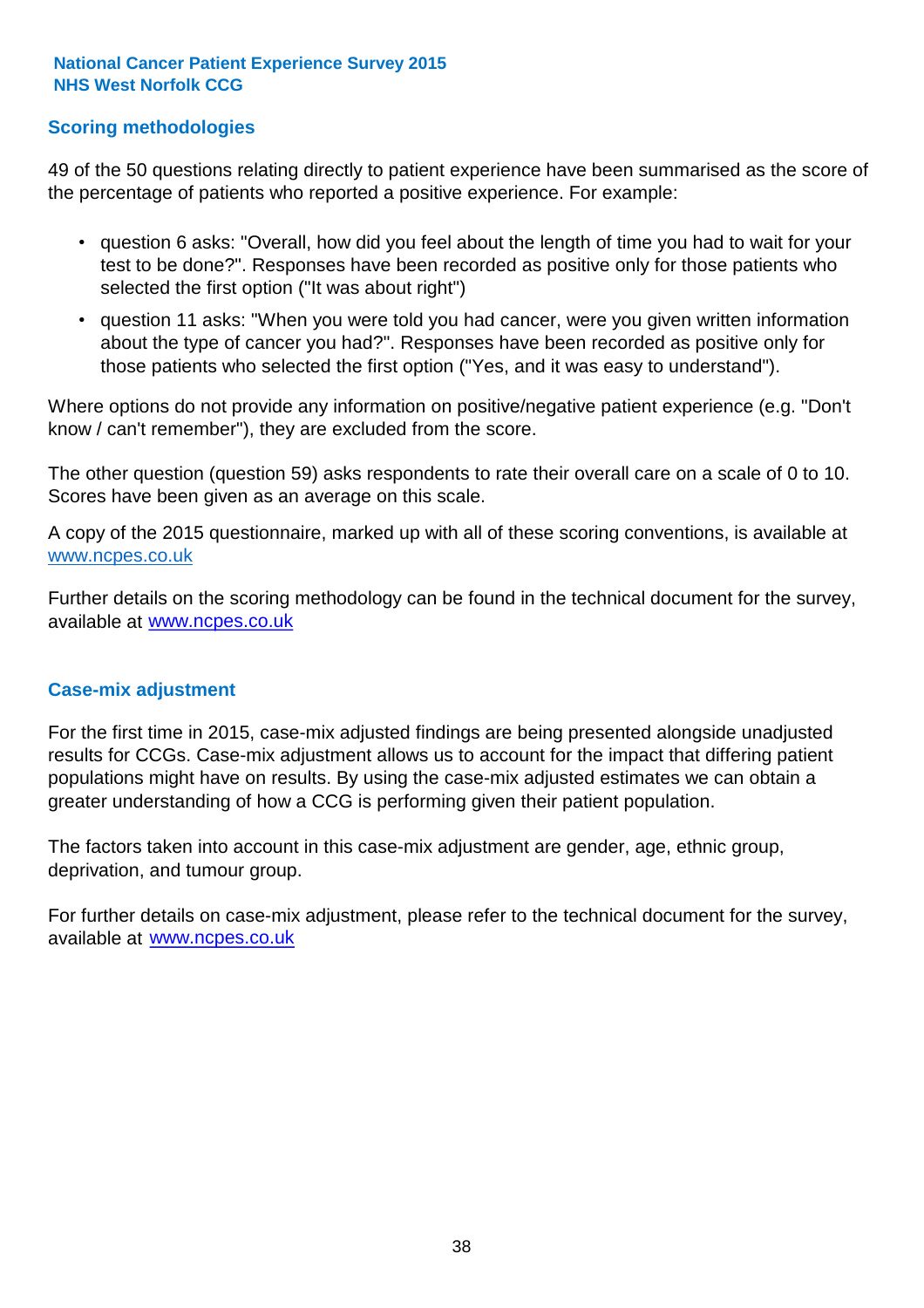#### **Response Rates**

|                 | Sample<br><b>Size</b> | <b>Excluded</b> | Adjusted<br><b>Sample</b> | <b>Not</b><br>Returned   Refused | Blank | Completed | Response<br>Rate |
|-----------------|-----------------------|-----------------|---------------------------|----------------------------------|-------|-----------|------------------|
| <b>National</b> | 116,991               | 8.719           | 108,272                   | 33,168                           | 3.918 | 71,186    | 66%              |
| 07J             | 551                   | 40              | 511                       | 128                              | 24    | 359       | 70%              |

#### **Respondents by tumour group**

The tables below show the numbers of patients from each tumour group and the age and gender distribution of these patients.

| <b>Tumour Group</b>  | Number of<br>respondents* |
|----------------------|---------------------------|
| Brain / CNS          | $\overline{2}$            |
| <b>Breast</b>        | 60                        |
| Gynaecological       | 23                        |
| Colorectal / LGT     | 35                        |
| Lung                 | 15                        |
| <b>Skin</b>          | 10                        |
| Haematological       | 62                        |
| <b>Upper Gastro</b>  | 15                        |
| Other                | 28                        |
| Urological           | 47                        |
| Prostate             | 48                        |
| Sarcoma              | $\overline{4}$            |
| <b>Head and Neck</b> | 10                        |

*\* These figures may not match the numerator for all questions in the 'Comparisons by tumour group' section of this report, because not all questions were answered by all respondents.*

#### **Respondents by age and gender**

The questionnaire asked respondents to give their year of birth. This information has been amalgamated into 8 age bands. The age and gender distribution for the CCG was as follows:

|             | 16-24 | $25 - 34$ | 35-44 | 45-54 | 55-64 | 65-74 | 75-84 | $85+$ | Total |
|-------------|-------|-----------|-------|-------|-------|-------|-------|-------|-------|
| <b>Male</b> |       |           |       | 12    | 22    | 83    | 59    |       | 191   |
| Female      |       |           |       | 19    | 35    | 49    | 46    | 13    | 168   |
| Total       |       |           | 9     | 31    | 57    | 132   | 105   | 23    | 359   |